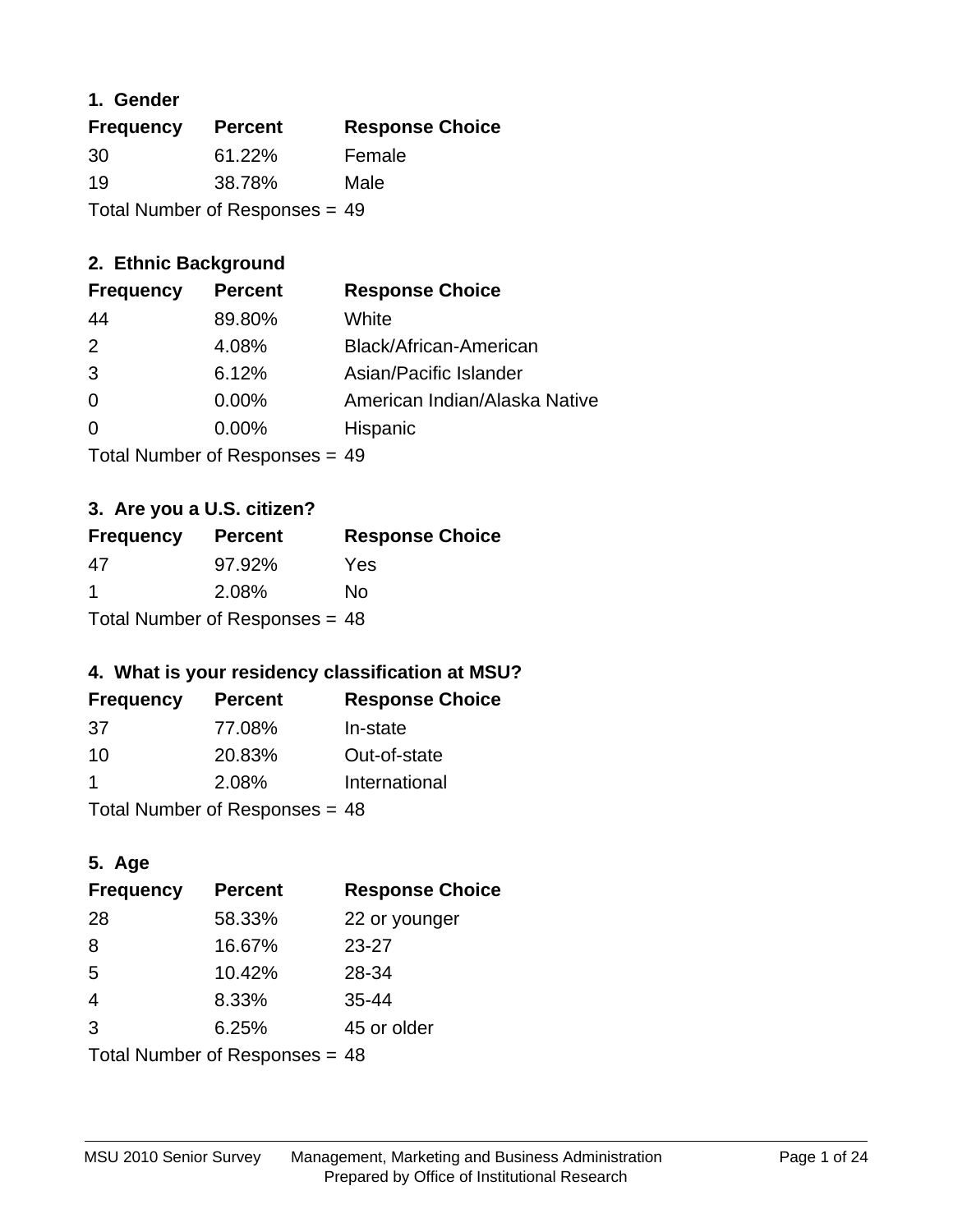## **6. Has either of your parents received a bachelor's degree?**

| <b>Frequency</b>                 | <b>Percent</b> | <b>Response Choice</b> |
|----------------------------------|----------------|------------------------|
| 22                               | 45.83%         | Yes                    |
| -26                              | 54.17%         | No                     |
| Total Number of Responses $= 48$ |                |                        |

## **7. Has either of your parents received a degree from Murray State?**

| <b>Frequency</b> | <b>Percent</b> | <b>Response Choice</b> |
|------------------|----------------|------------------------|
| -6               | 12.50%         | Yes                    |
| 42               | 87.50%         | No                     |

Total Number of Responses = 48

## **8. What was your original entry status to MSU?**

| <b>Frequency</b> | <b>Percent</b>              | <b>Response Choice</b>                           |
|------------------|-----------------------------|--------------------------------------------------|
| 24               | 50.00%                      | Freshman                                         |
| 18               | 37.50%                      | Transfer from community college/technical school |
| 6                | 12.50%                      | Transfer from 4-yr institution                   |
|                  | Total Number of DoEROR 0.40 |                                                  |

# Total Number of Responses = 48

#### **9. If transfer student, how many credits were transferred?**

| <b>Frequency</b>               | <b>Percent</b> | <b>Response Choice</b> |
|--------------------------------|----------------|------------------------|
| 2                              | 8.33%          | 12 or fewer            |
| -4                             | 16.67%         | $13 - 30$              |
| -7                             | 29.17%         | $31 - 60$              |
| 11                             | 45.83%         | Over <sub>60</sub>     |
| $Total Number of Denance = 24$ |                |                        |

I otal Number of Responses = 24

# **10. If transfer student, approximately what percent of your University Studies (general education) classes did you take at Murray State?**

| <b>Frequency</b>               | <b>Percent</b> | <b>Response Choice</b> |
|--------------------------------|----------------|------------------------|
| -11                            | 45.83%         | Under 25%              |
| 6                              | 25.00%         | 25-49%                 |
| 6                              | 25.00%         | 50-74%                 |
| 1                              | 4.17%          | 75-100%                |
| Total Number of Responses = 24 |                |                        |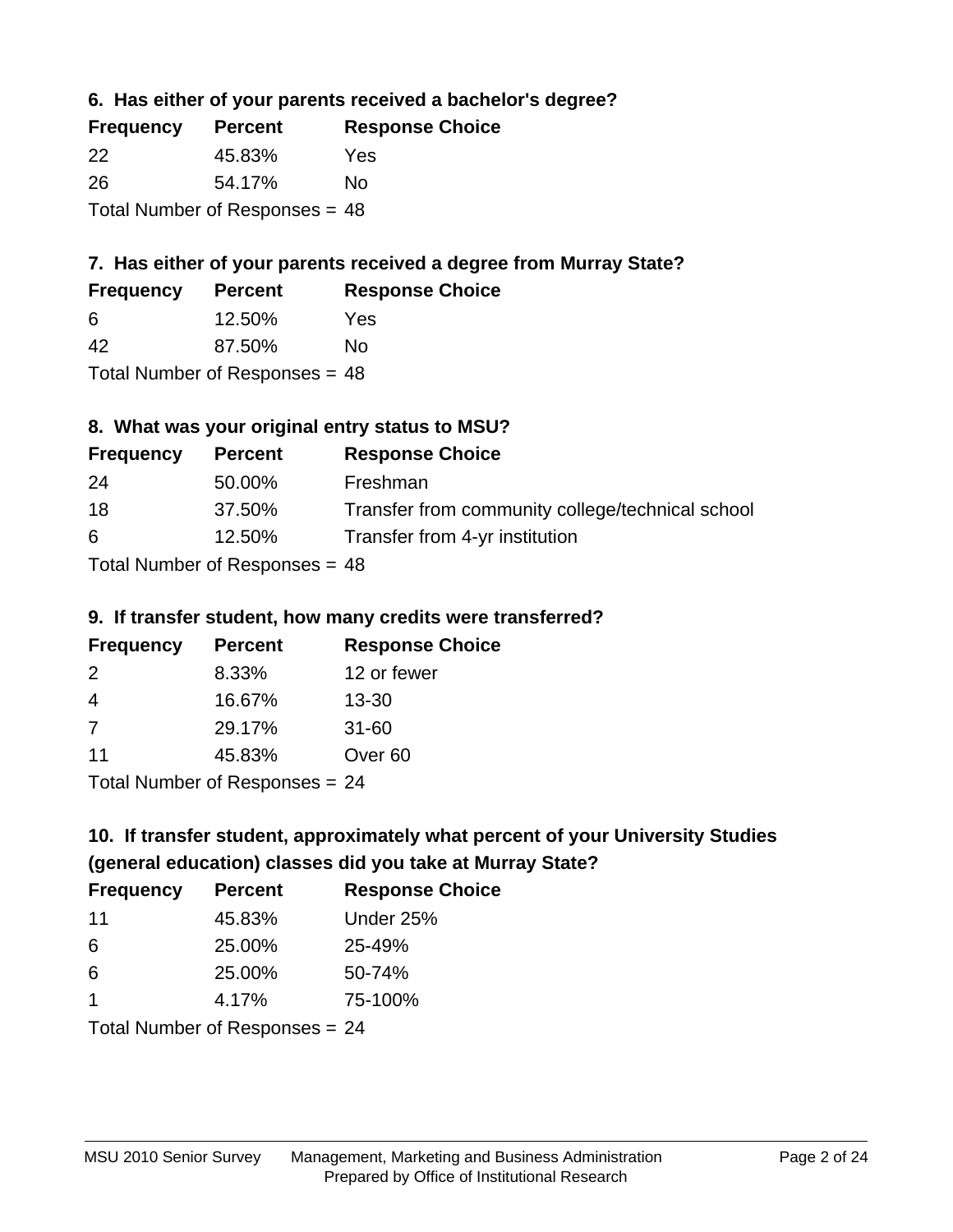#### **11. What has been your attendance status at MSU?**

| <b>Frequency</b>               | <b>Percent</b> | <b>Response Choice</b>     |
|--------------------------------|----------------|----------------------------|
| 43                             | 89.58%         | <b>Primarily full-time</b> |
| 5                              | 10.42%         | <b>Primarily part-time</b> |
| Total Number of Responses = 48 |                |                            |

## **12. In which Residential College are you a member?**

| <b>Percent</b> | <b>Response Choice</b>            |
|----------------|-----------------------------------|
| 23.40%         | Do not know                       |
| 12.77%         | <b>Clark College</b>              |
| 10.64%         | <b>Elizabeth College</b>          |
| 2.13%          | <b>Franklin-Springer Colleges</b> |
| 12.77%         | <b>Hart College</b>               |
| 4.26%          | <b>Hester College</b>             |
| 10.64%         | <b>Regents College</b>            |
| 4.26%          | <b>Richmond College</b>           |
| 19.15%         | <b>White College</b>              |
|                |                                   |

Total Number of Responses = 47

## **13. Have you ever received any type of Financial Aid while at MSU? (Scholarships, grants, work-study, etc.)**

| <b>Frequency</b> | <b>Percent</b>                   | <b>Response Choice</b> |
|------------------|----------------------------------|------------------------|
| 36               | 75.00%                           | Yes                    |
| 12               | 25.00%                           | Nο                     |
|                  | Total Number of Responses = $48$ |                        |

#### **14. What degree are you seeking at this time?**

| <b>Frequency</b> | <b>Percent</b>                   | <b>Response Choice</b> |
|------------------|----------------------------------|------------------------|
| 2                | 4.17%                            | Associate              |
| 46               | 95.83%                           | <b>Baccalaureate</b>   |
|                  | Total Number of Responses = $48$ |                        |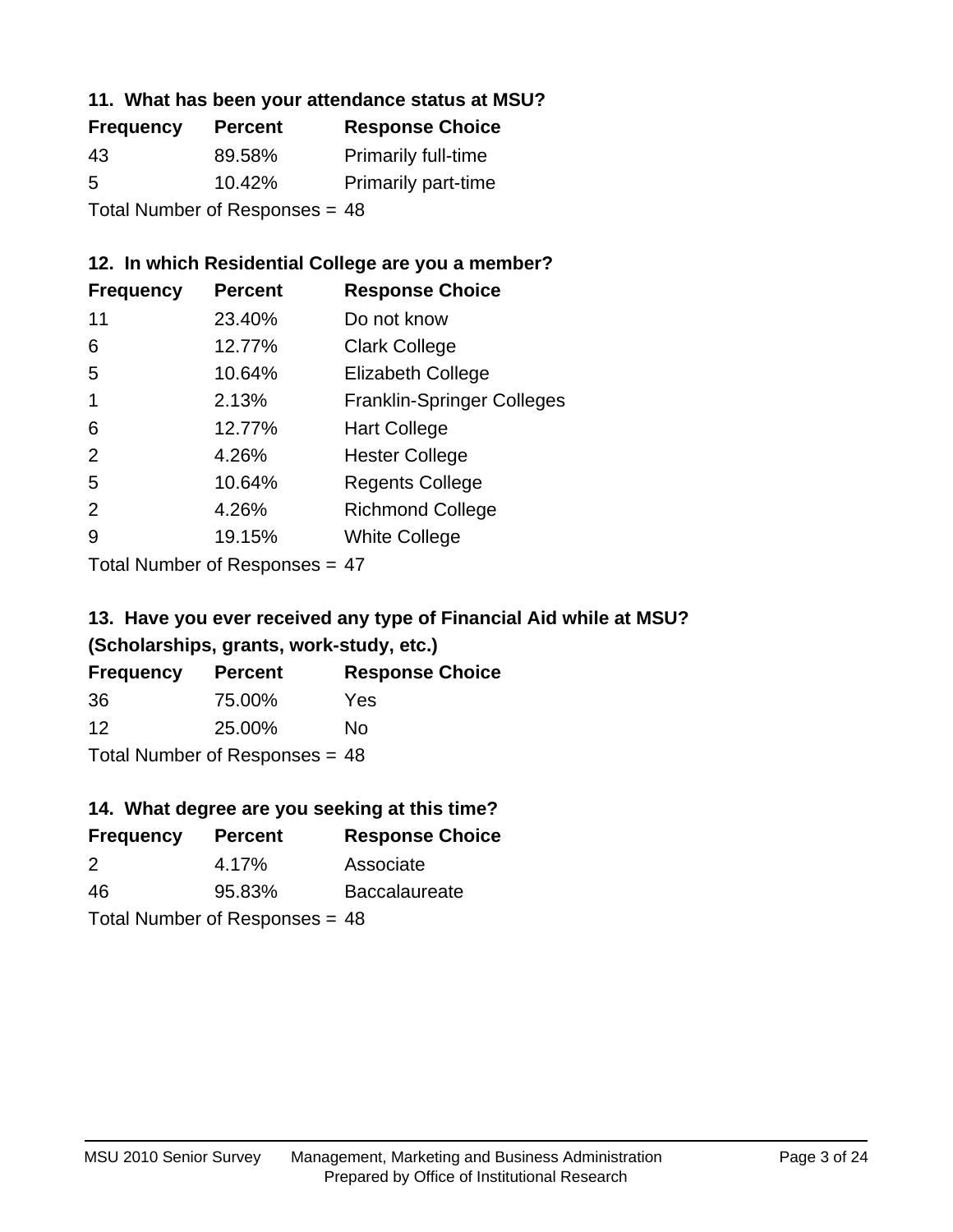**15. How many years will it take you to complete your degree from the point of your initial enrollment in college (including any time at a previous institution)?**

| <b>Frequency</b> | <b>Percent</b> | <b>Response Choice</b> |
|------------------|----------------|------------------------|
| $\mathbf 1$      | 2.08%          | Two                    |
| 2                | 4.17%          | <b>Three</b>           |
| 21               | 43.75%         | Four                   |
| 8                | 16.67%         | Five                   |
| 7                | 14.58%         | <b>Six</b>             |
| 9                | 18.75%         | More than six          |
|                  |                |                        |

Total Number of Responses = 48

#### **16. In what range does your grade point average fall?**

| <b>Frequency</b> | <b>Percent</b> | <b>Response Choice</b> |
|------------------|----------------|------------------------|
| 4                | 8.33%          | $2.00 - 2.50$          |
| 16               | 33.33%         | $2.51 - 3.00$          |
| 12               | 25.00%         | $3.01 - 3.50$          |
| 16               | 33.33%         | $3.51 - 4.00$          |
|                  |                |                        |

Total Number of Responses = 48

## **They are used to sort the data, and do not appear in this table Questions 17 and 18 relate to department and program information.**

#### **19. For what purpose did you enroll at MSU?**

| <b>Frequency</b> | <b>Percent</b>                  | <b>Response Choice</b>                    |
|------------------|---------------------------------|-------------------------------------------|
| $\overline{0}$   | $0.00\%$                        | To receive an associate degree            |
| 47               | 97.92%                          | To receive a baccalaureate degree         |
| $\overline{0}$   | $0.00\%$                        | To take a few job related courses         |
| $\overline{1}$   | 2.08%                           | To transfer to another college/university |
|                  | $Total Number of DoEROROR = 49$ |                                           |

Total Number of Responses = 48

# **20. What is the highest degree you eventually hope to receive?**

| <b>Frequency</b> | <b>Percent</b>                  | <b>Response Choice</b> |
|------------------|---------------------------------|------------------------|
| -1               | 2.08%                           | Associate              |
| 19               | 39.58%                          | <b>Baccalaureate</b>   |
| 23               | 47.92%                          | Graduate               |
| 5                | 10.42%                          | Professional           |
|                  | $Total Number of Denonose = 49$ |                        |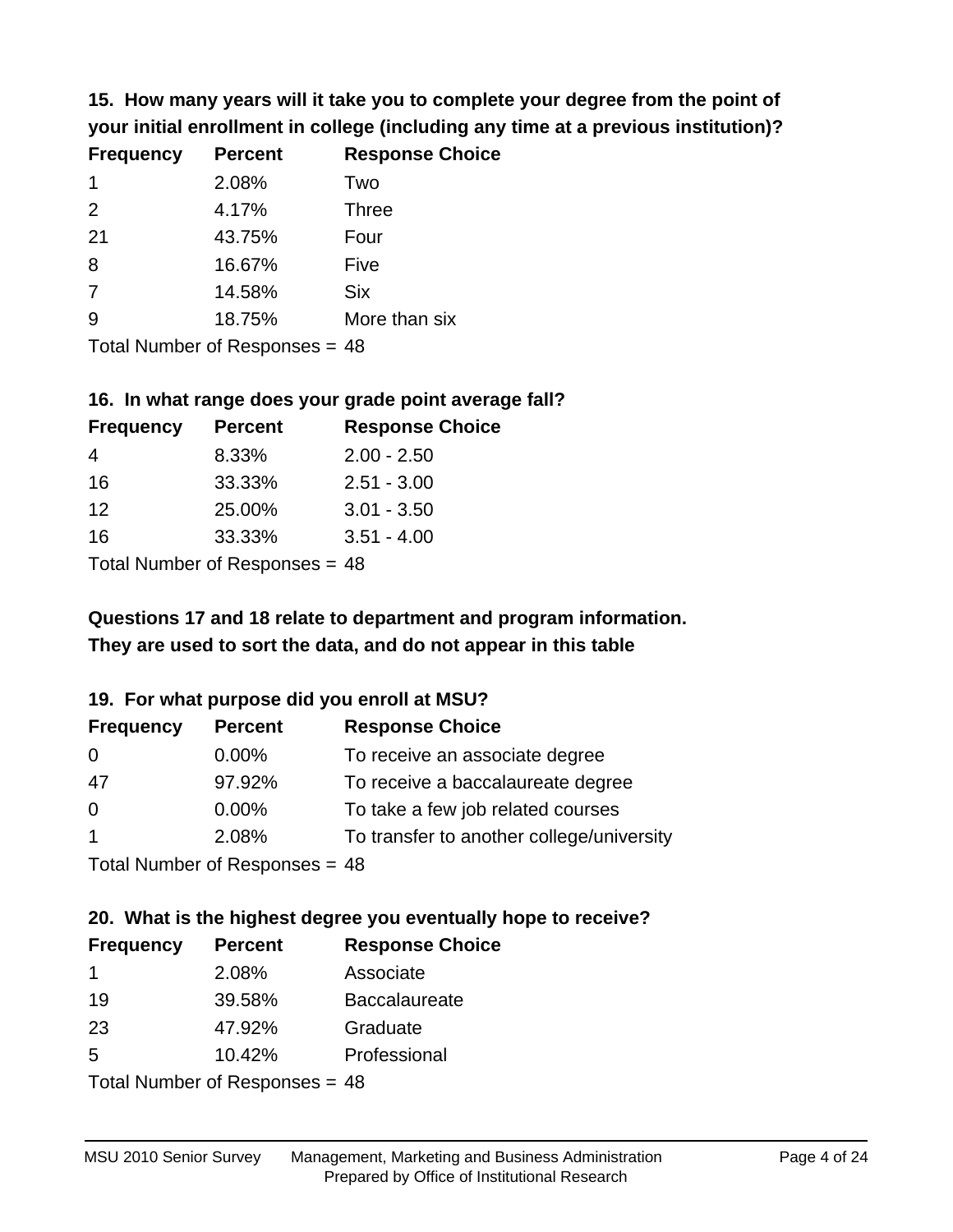#### **21. Which best describes your situation?**

| <b>Frequency</b> | <b>Percent</b>            | <b>Response Choice</b>               |
|------------------|---------------------------|--------------------------------------|
| -12              | 25.00%                    | Did not change major/area            |
| 7                | 14.58%                    | Did not initially declare major/area |
| 29               | 60.42%                    | Changed major/area                   |
|                  | The HILL of December 1999 |                                      |

Total Number of Responses = 48

## **22. While school was in session during the past year, how many hours per week, on average, did you work for pay?**

| <b>Frequency</b> | <b>Percent</b> | <b>Response Choice</b> |
|------------------|----------------|------------------------|
| 7                | 14.58%         | Did not work           |
| $\overline{4}$   | 8.33%          | Worked 1-10 hrs        |
| 8                | 16.67%         | Worked 11-20 hrs       |
| 13               | 27.08%         | Worked 21-30 hrs       |
| 11               | 22.92%         | Worked 31-40 hrs       |
| 5                | 10.42%         | Worked over 40 hrs     |
|                  |                |                        |

Total Number of Responses = 48

#### **23. For the most part, were classes offered at times convenient to you?**

| <b>Frequency</b>                 | <b>Percent</b> | <b>Response Choice</b> |
|----------------------------------|----------------|------------------------|
| 45                               | 93.75%         | Yes                    |
| 3                                | 6.25%          | No.                    |
| Total Number of Responses = $48$ |                |                        |

#### **24. If no, what time would you have preferred?**

| <b>Frequency</b>              | <b>Percent</b> | <b>Response Choice</b> |
|-------------------------------|----------------|------------------------|
| $\Omega$                      | $0.00\%$       | Late afternoon         |
| $\Omega$                      | $0.00\%$       | Evening                |
| 0                             | $0.00\%$       | Weekend                |
| $\overline{1}$                | 100.00%        | During the day         |
| Total Number of Responses = 1 |                |                        |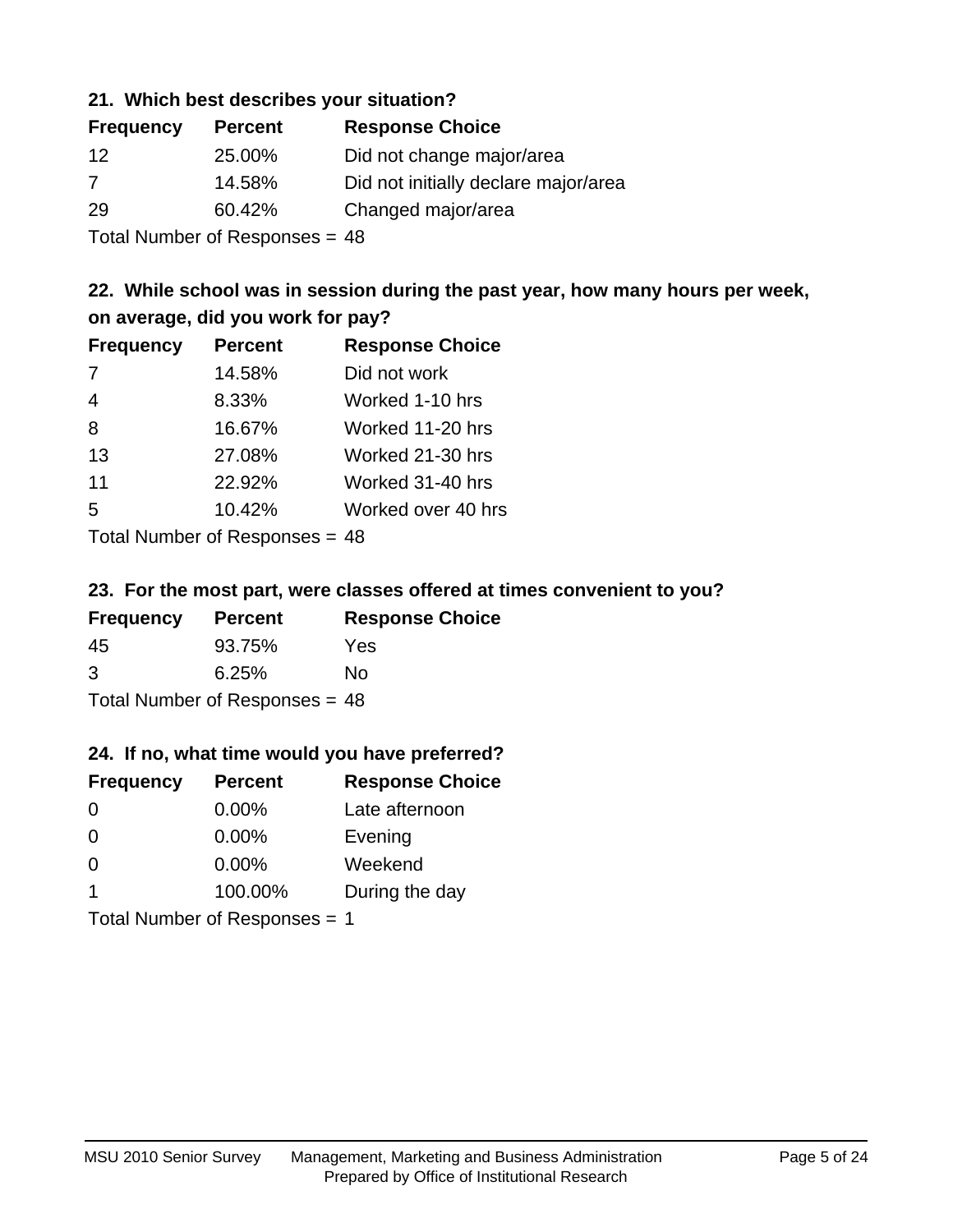# **25. Which best describes the location where you completed the majority of your**

| <b>Frequency</b> | <b>Percent</b>                 | <b>Response Choice</b> |
|------------------|--------------------------------|------------------------|
| 37               | 78.72%                         | Murray                 |
| 1                | 2.13%                          | Paducah                |
| 0                | 0.00%                          | Ft. Campbell           |
| 3                | 6.38%                          | Madisonville           |
| 0                | 0.00%                          | Hopkinsville           |
| $\mathbf{1}$     | 2.13%                          | Henderson              |
| 5                | 10.64%                         | On the Internet        |
| $\Omega$         | $0.00\%$                       | Other                  |
|                  | Total Number of Responses = 47 |                        |

**coursework?**

**26. Did you take any online courses while at Murray State?**

| <b>Frequency</b>                 | <b>Percent</b> | <b>Response Choice</b> |
|----------------------------------|----------------|------------------------|
| 18                               | 37.50%         | Yes                    |
| 30                               | 62.50%         | Nο                     |
| Total Number of Responses = $48$ |                |                        |

# **27. Did it take you an extra semester or more to complete degree requirements at Murray State?**

| <b>Frequency</b>                 | <b>Percent</b> | <b>Response Choice</b> |  |
|----------------------------------|----------------|------------------------|--|
| 29                               | 60.42%         | Yes                    |  |
| 19                               | 39.58%         | No                     |  |
| Total Number of Responses = $48$ |                |                        |  |

**28. If yes, why did it take you an extra semester or more?**

| <b>Frequency</b>               | <b>Percent</b> | <b>Response Choice</b>                                       |  |
|--------------------------------|----------------|--------------------------------------------------------------|--|
| $\overline{7}$                 | 24.14%         | Work obligation limited my enrollment.                       |  |
| 2                              | 6.90%          | Family obligations limited my enrollment.                    |  |
| $\mathbf 0$                    | $0.00\%$       | Tuition and other costs of attendance limited my enrollment. |  |
| 11                             | 37.93%         | A decision to change majors added to my requirements.        |  |
| $\mathbf{1}$                   | 3.45%          | A required course or courses were not offered.               |  |
| 2                              | 6.90%          | Credits were lost transferring to Murray State.              |  |
| 6                              | 20.69%         | Other                                                        |  |
| Total Number of Responses = 29 |                |                                                              |  |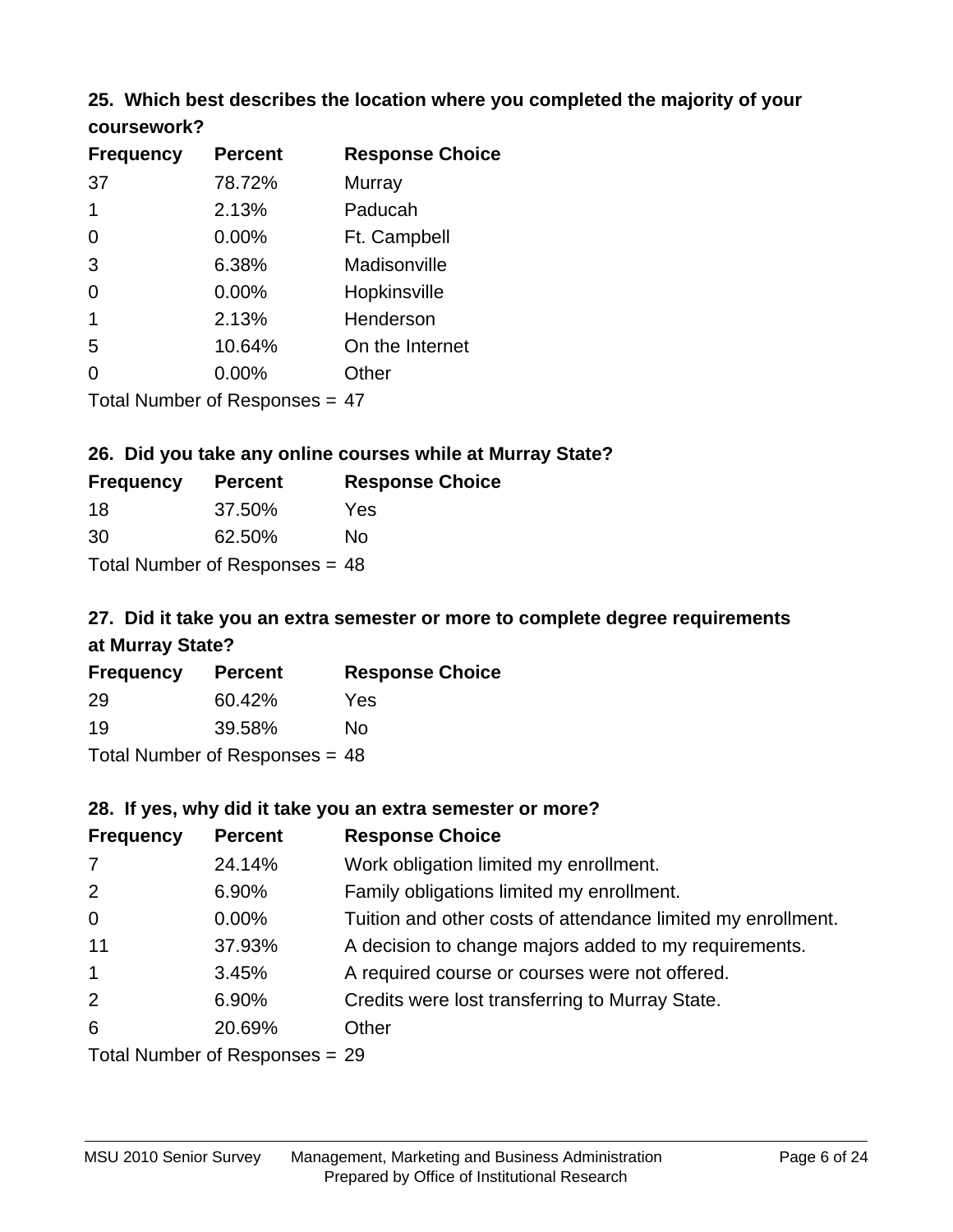## **29. Did you have trouble getting any course(s) you needed while at Murray State?**

| <b>Frequency</b>               | <b>Percent</b> | <b>Response Choice</b> |  |
|--------------------------------|----------------|------------------------|--|
| -16                            | 33.33%         | Yes                    |  |
| -32                            | 66.67%         | Nο                     |  |
| Total Number of Responses = 48 |                |                        |  |

#### **30. If yes, why did you have trouble getting the course?**

| <b>Frequency</b> | <b>Percent</b> | <b>Response Choice</b>                                |
|------------------|----------------|-------------------------------------------------------|
| -9               | 56.25%         | Not offered the semester I needed it.                 |
| 3                | 18.75%         | Not offered at hours convenient to my work schedule.  |
| 2                | 12.50%         | Not offered at hours suitable for my school schedule. |
| $\overline{1}$   | 6.25%          | All course sections were closed.                      |
| $\overline{1}$   | 6.25%          | I was unaware of the prerequisites for the course.    |
|                  |                |                                                       |

Total Number of Responses = 16

## **31. Which statement best describes your experience with off-campus coop/internship?**

| <b>Frequency</b> | <b>Percent</b> | <b>Response Choice</b>             |
|------------------|----------------|------------------------------------|
| 36               | 75.00%         | Cannot judge, I did not have one.  |
| $\overline{4}$   | 8.33%          | My experience was very valuable.   |
| 7                | 14.58%         | My experience was valuable.        |
| $\overline{1}$   | 2.08%          | My experience was of little value. |
| 0                | 0.00%          | My experience was of no value.     |
|                  |                |                                    |

Total Number of Responses = 48

# **32. Which statement best describes your experience with on-campus faculty-directed research, scholarly, or creative project?**

| <b>Frequency</b> | <b>Percent</b>              | <b>Response Choice</b>             |
|------------------|-----------------------------|------------------------------------|
| 35               | 72.92%                      | Cannot judge; I did not have one.  |
| 5                | 10.42%                      | My experience was very valuable.   |
| 6                | 12.50%                      | My experience was valuable.        |
| 2                | 4.17%                       | My experience was of little value. |
| $\Omega$         | 0.00%                       | My experience was of no value.     |
|                  | Tatal Mussakan af Danmarana |                                    |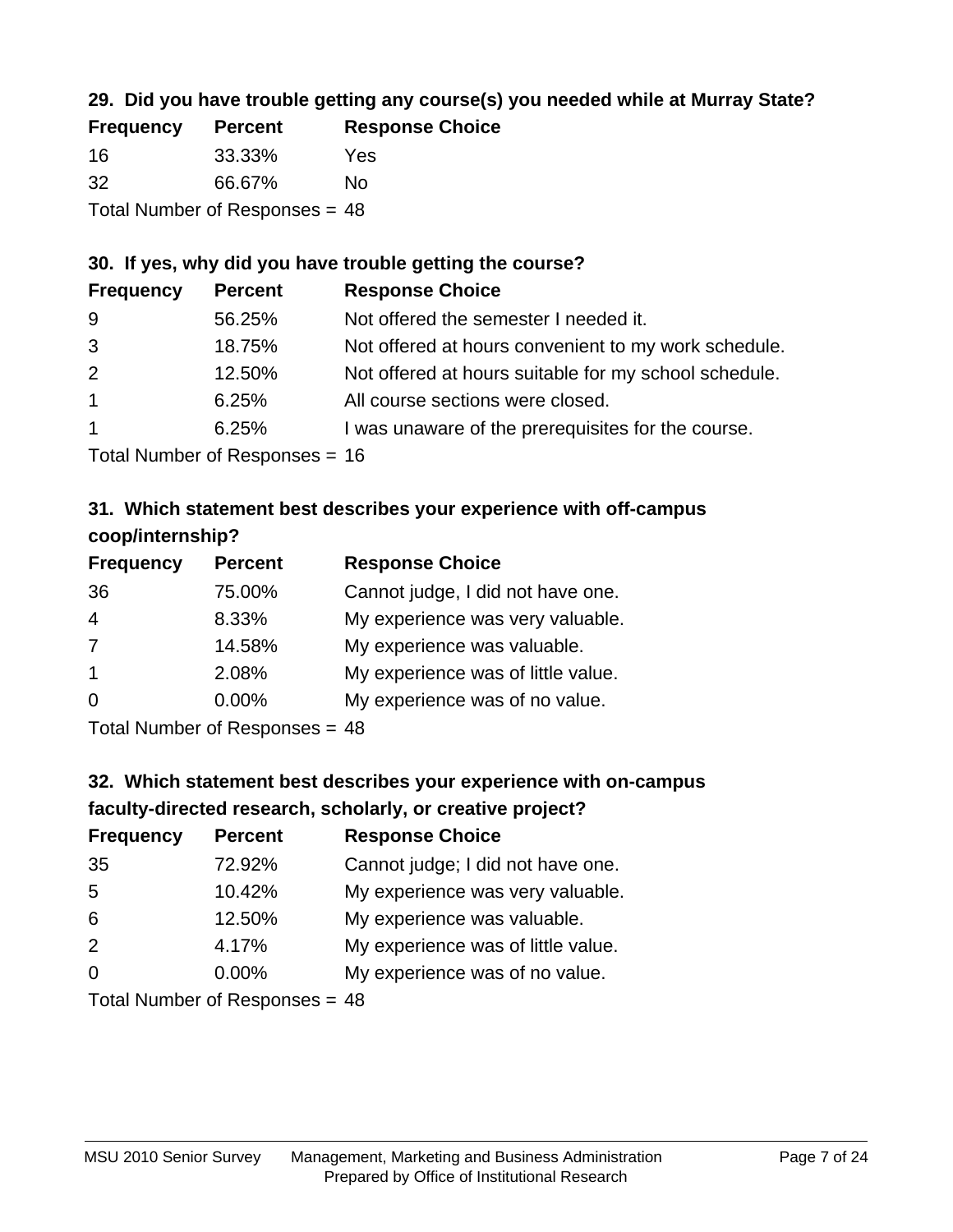#### **33. Which statement best describes your experience with academic advising in your major/area?**

| $\cdots$ your mapping out. |                |                                                       |
|----------------------------|----------------|-------------------------------------------------------|
| <b>Frequency</b>           | <b>Percent</b> | <b>Response Choice</b>                                |
| $\mathbf 1$                | 2.08%          | Cannot judge; I did not make use of the opportunity.  |
| 38                         | 79.17%         | I was satisfied with information my adviser provided. |
| 6                          | 12.50%         | Advice was inaccurate, incomplete, or misleading.     |
| 3                          | 6.25%          | My adviser was not available.                         |
|                            |                |                                                       |

Total Number of Responses = 48

## **For questions 34-48, indicate the extent to which you were satisfied.**

| 34. Class size relative to type of course |  |  |  |  |  |  |  |  |
|-------------------------------------------|--|--|--|--|--|--|--|--|
|-------------------------------------------|--|--|--|--|--|--|--|--|

| <b>Frequency</b>                | <b>Percent</b> | <b>Response Choice</b> |  |
|---------------------------------|----------------|------------------------|--|
| -23                             | 47.92%         | Very satisfied         |  |
| 25                              | 52.08%         | Satisfied              |  |
| $\Omega$                        | $0.00\%$       | <b>Dissatisfied</b>    |  |
| $\Omega$                        | $0.00\%$       | Very dissatisfied      |  |
| Total Number of Responses $-18$ |                |                        |  |

Total Number of Responses = 48

#### **35. Out-of-class availability of faculty**

| <b>Frequency</b>          | <b>Percent</b> | <b>Response Choice</b> |  |
|---------------------------|----------------|------------------------|--|
| 18                        | 37.50%         | Very satisfied         |  |
| 27                        | 56.25%         | Satisfied              |  |
| 3                         | 6.25%          | <b>Dissatisfied</b>    |  |
| $\Omega$                  | 0.00%          | Very dissatisfied      |  |
| Total Number of Desponses |                |                        |  |

Total Number of Responses = 48

## **36. Effectiveness of your high school preparation for college work**

| <b>Frequency</b> | <b>Percent</b>               | <b>Response Choice</b> |
|------------------|------------------------------|------------------------|
| 13               | 27.08%                       | Very satisfied         |
| 26               | 54.17%                       | Satisfied              |
| 4                | 8.33%                        | <b>Dissatisfied</b>    |
| 5                | 10.42%                       | Very dissatisfied      |
|                  | Total Number of Deepensee 40 |                        |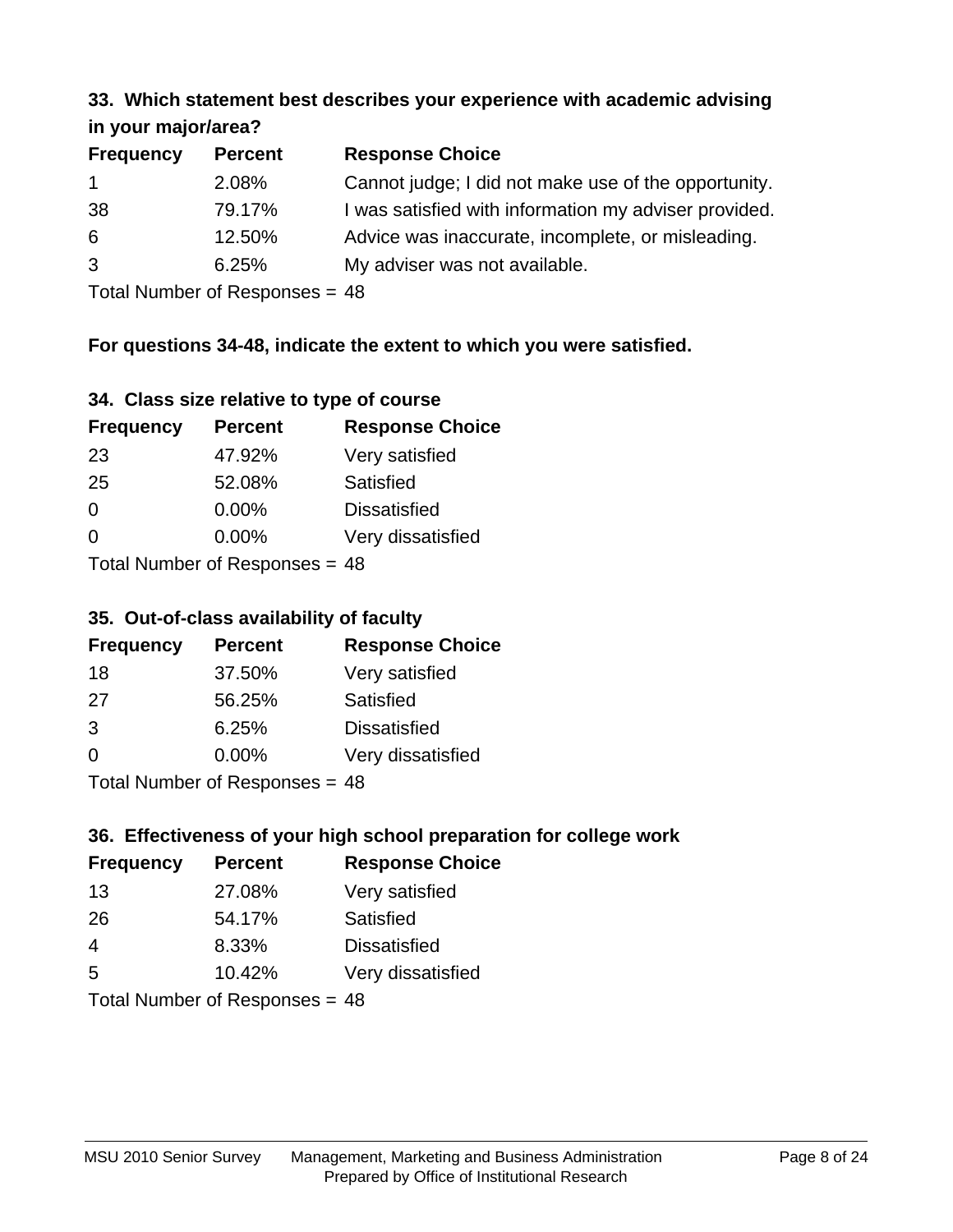## **37. Fairness of faculty in their treatment of individual students**

| <b>Frequency</b> | <b>Percent</b> | <b>Response Choice</b> |
|------------------|----------------|------------------------|
| 15               | 31.25%         | Very satisfied         |
| 29               | 60.42%         | Satisfied              |
| 3                | 6.25%          | <b>Dissatisfied</b>    |
|                  | 2.08%          | Very dissatisfied      |
|                  |                |                        |

Total Number of Responses = 48

## **38. Overall quality of instruction at Murray State**

| <b>Frequency</b> | <b>Percent</b>             | <b>Response Choice</b> |
|------------------|----------------------------|------------------------|
| 14               | 29.17%                     | Very satisfied         |
| 32               | 66.67%                     | Satisfied              |
| $\mathcal{P}$    | 4.17%                      | <b>Dissatisfied</b>    |
| $\Omega$         | 0.00%                      | Very dissatisfied      |
|                  | Tatal Number of Desperance |                        |

Total Number of Responses = 48

# **39. Quality of instruction in University Studies (General Education) courses**

| <b>Frequency</b> | <b>Percent</b>               | <b>Response Choice</b> |
|------------------|------------------------------|------------------------|
| 11               | 22.92%                       | Very satisfied         |
| 33               | 68.75%                       | Satisfied              |
| 4                | 8.33%                        | <b>Dissatisfied</b>    |
| $\Omega$         | 0.00%                        | Very dissatisfied      |
|                  | Total Number of Deepensee 40 |                        |

Total Number of Responses = 48

#### **40. Quality of instruction in your major**

| <b>Frequency</b>               | <b>Percent</b> | <b>Response Choice</b> |
|--------------------------------|----------------|------------------------|
| 15                             | 31.25%         | Very satisfied         |
| 30                             | 62.50%         | Satisfied              |
| 3                              | 6.25%          | <b>Dissatisfied</b>    |
| $\Omega$                       | $0.00\%$       | Very dissatisfied      |
| Total Number of Responses = 48 |                |                        |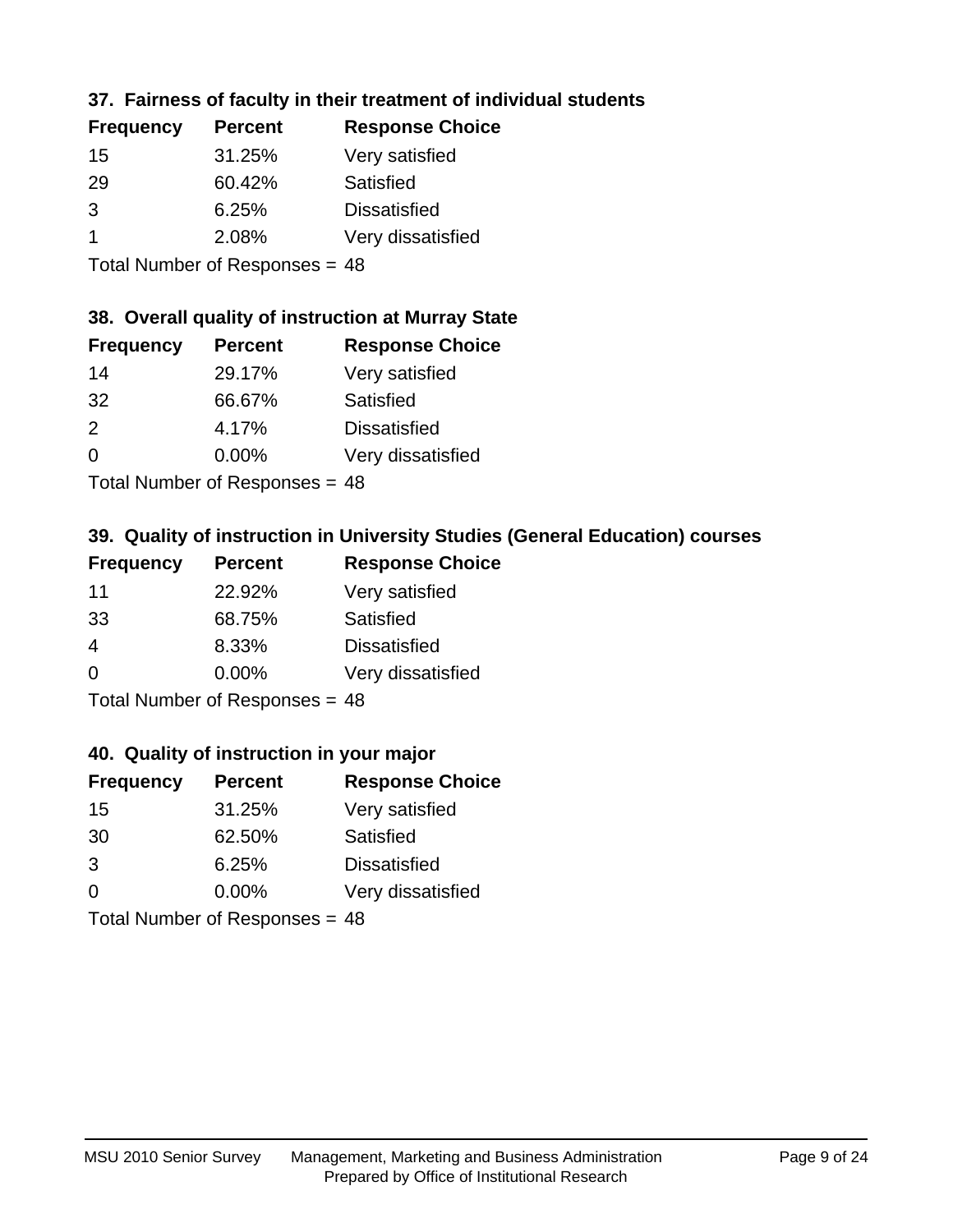## **41. Clarity of program objectives in your major**

| <b>Frequency</b> | <b>Percent</b> | <b>Response Choice</b> |
|------------------|----------------|------------------------|
| 10               | 20.83%         | Very satisfied         |
| 36               | 75.00%         | Satisfied              |
| $\mathcal{P}$    | 4.17%          | <b>Dissatisfied</b>    |
| $\Omega$         | $0.00\%$       | Very dissatisfied      |
|                  |                |                        |

Total Number of Responses = 48

#### **42. Intellectual challenge of the academic program**

| <b>Frequency</b> | <b>Percent</b> | <b>Response Choice</b> |
|------------------|----------------|------------------------|
| 11               | 22.92%         | Very satisfied         |
| 36               | 75.00%         | Satisfied              |
| $\Omega$         | 0.00%          | <b>Dissatisfied</b>    |
|                  | 2.08%          | Very dissatisfied      |
|                  |                |                        |

Total Number of Responses = 48

## **43. Encouragement and information from your major department for employment after graduation**

| <b>Frequency</b> | <b>Percent</b> | <b>Response Choice</b> |
|------------------|----------------|------------------------|
| 6                | 12.50%         | Very satisfied         |
| 23               | 47.92%         | Satisfied              |
| 16               | 33.33%         | <b>Dissatisfied</b>    |
| 3                | 6.25%          | Very dissatisfied      |
|                  |                |                        |

Total Number of Responses = 48

## **44. Availability of opportunities to engage in a faculty-mentored research,**

#### **scholarly, or creative project in your area of study/interest**

| <b>Frequency</b> | <b>Percent</b> | <b>Response Choice</b> |
|------------------|----------------|------------------------|
| 5                | 10.64%         | Very satisfied         |
| 23               | 48.94%         | Satisfied              |
| 16               | 34.04%         | <b>Dissatisfied</b>    |
| 3                | 6.38%          | Very dissatisfied      |
|                  |                |                        |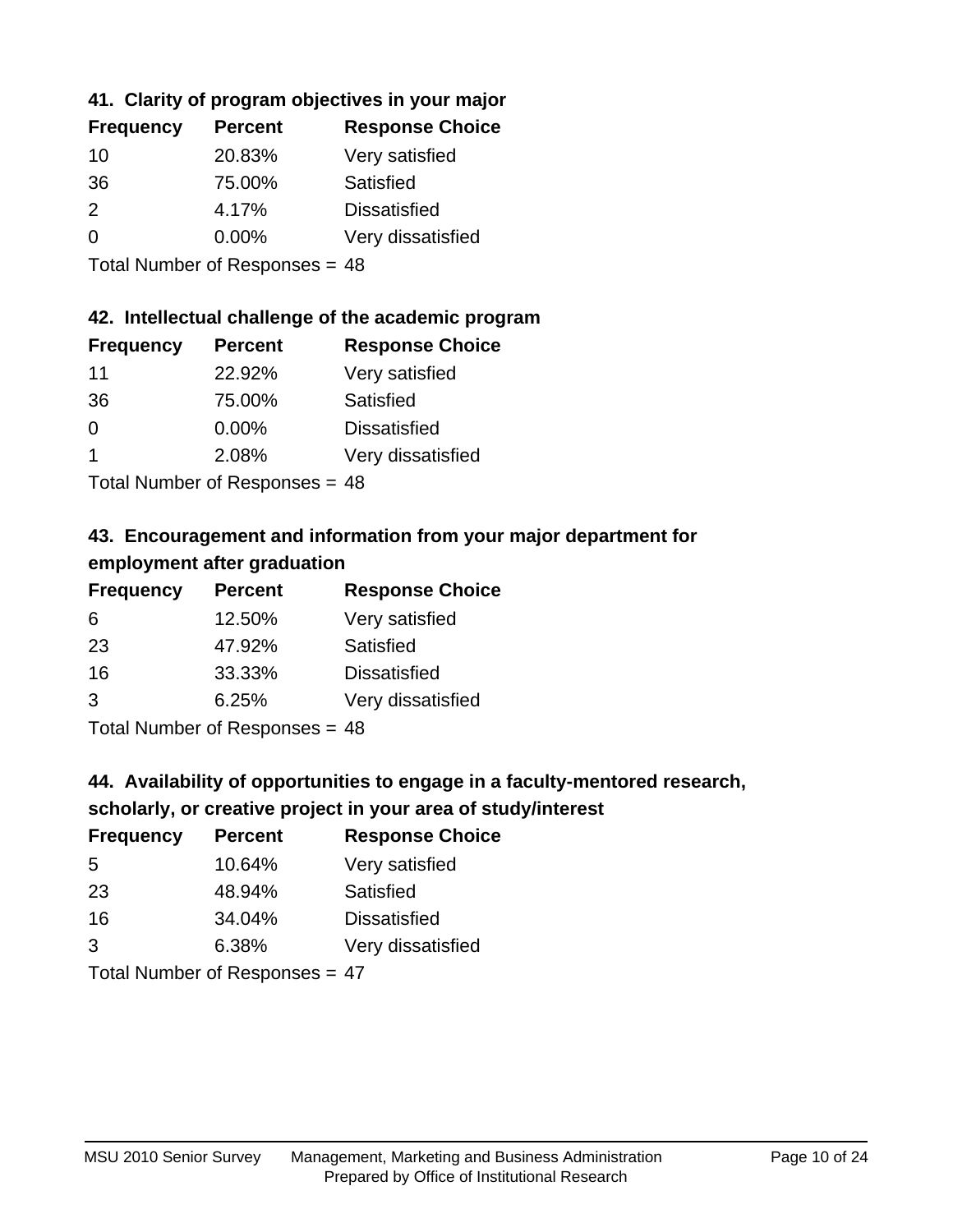#### **45. Library hours**

| <b>Frequency</b> | <b>Percent</b> | <b>Response Choice</b> |
|------------------|----------------|------------------------|
| 11               | 22.92%         | Very satisfied         |
| 35               | 72.92%         | Satisfied              |
| 2                | 4.17%          | <b>Dissatisfied</b>    |
| $\Omega$         | 0.00%          | Very dissatisfied      |
|                  |                |                        |

Total Number of Responses = 48

## **46. Effectiveness of library personnel in meeting your information needs**

| <b>Frequency</b> | <b>Percent</b> | <b>Response Choice</b> |
|------------------|----------------|------------------------|
| 12               | 25.00%         | Very satisfied         |
| 33               | 68.75%         | Satisfied              |
| 3                | 6.25%          | <b>Dissatisfied</b>    |
| $\Omega$         | 0.00%          | Very dissatisfied      |
|                  |                |                        |

Total Number of Responses = 48

#### **47. Access to library resources on hand**

| <b>Frequency</b> | <b>Percent</b>                   | <b>Response Choice</b> |
|------------------|----------------------------------|------------------------|
| 12               | 25.00%                           | Very satisfied         |
| 35               | 72.92%                           | Satisfied              |
| -1               | 2.08%                            | <b>Dissatisfied</b>    |
| $\Omega$         | $0.00\%$                         | Very dissatisfied      |
|                  | $Total Number of Doepopoog = 10$ |                        |

Total Number of Responses = 48

#### **48. Electronic access to library resources**

| <b>Frequency</b>               | <b>Percent</b> | <b>Response Choice</b> |
|--------------------------------|----------------|------------------------|
| 16                             | 33.33%         | Very satisfied         |
| 31                             | 64.58%         | Satisfied              |
| $\overline{1}$                 | 2.08%          | <b>Dissatisfied</b>    |
| $\Omega$                       | $0.00\%$       | Very dissatisfied      |
| Total Number of Responses = 48 |                |                        |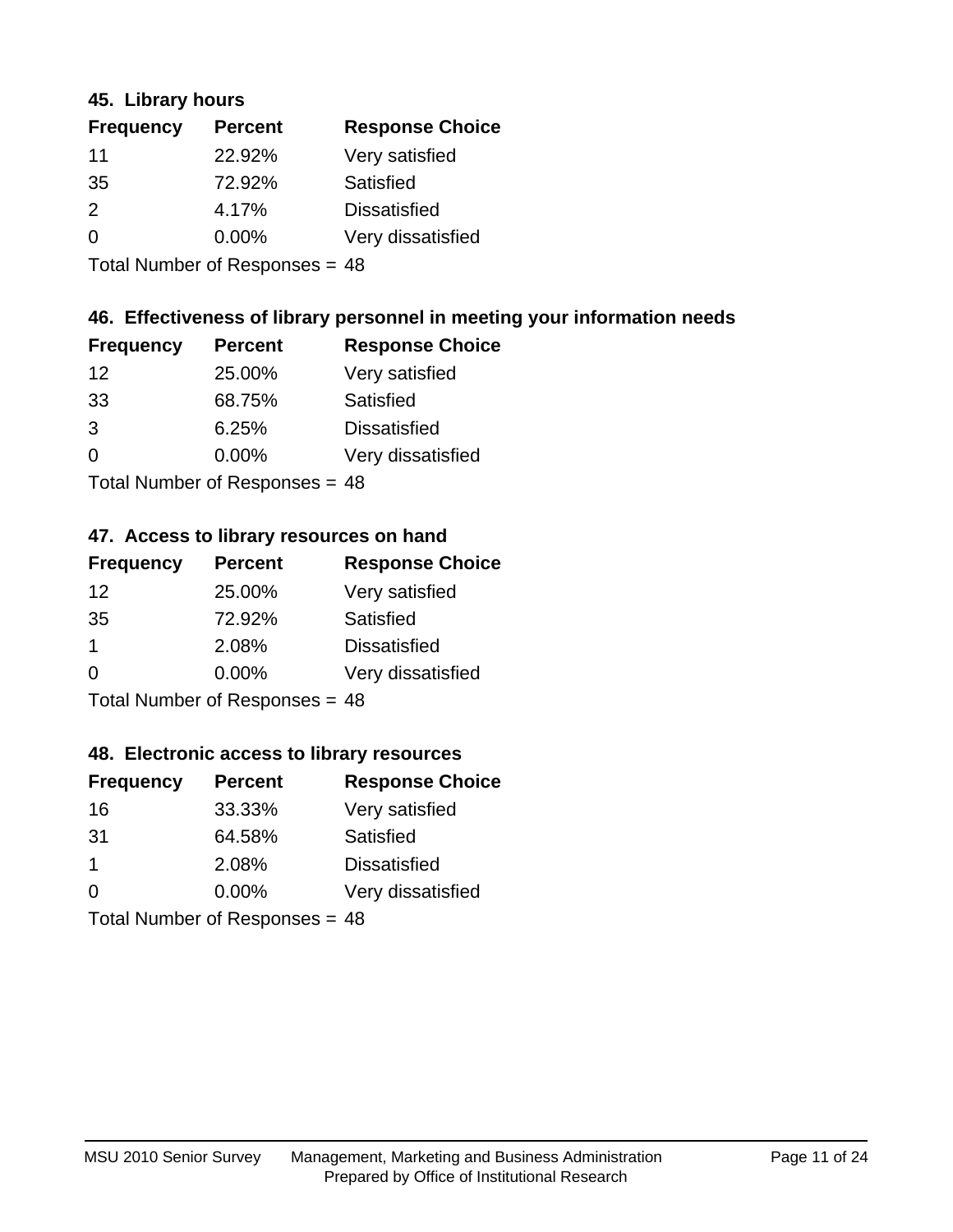**was in helping you achieve these goals. For questions 49-55, please indicate how effective University Studies at MSU** 

## **49. Writing Skills**

| <b>Frequency</b>               | <b>Percent</b> | <b>Response Choice</b> |
|--------------------------------|----------------|------------------------|
| 11                             | 22.92%         | Very effective         |
| 35                             | 72.92%         | Effective              |
| 2                              | 4.17%          | Ineffective            |
| $\Omega$                       | $0.00\%$       | Very ineffective       |
| Total Number of Responses = 48 |                |                        |

## **50. Speaking Skills**

| <b>Frequency</b> | <b>Percent</b>                 | <b>Response Choice</b> |
|------------------|--------------------------------|------------------------|
| 14               | 29.17%                         | Very effective         |
| 32               | 66.67%                         | Effective              |
| $\mathcal{P}$    | 4.17%                          | Ineffective            |
| $\Omega$         | 0.00%                          | Very ineffective       |
|                  | Total Number of Responses = 48 |                        |

#### **51. Critical Thinking Skills**

| <b>Frequency</b> | <b>Percent</b>                  | <b>Response Choice</b> |
|------------------|---------------------------------|------------------------|
| 8                | 16.67%                          | Very effective         |
| 36               | 75.00%                          | Effective              |
| $\overline{4}$   | 8.33%                           | Ineffective            |
| $\Omega$         | 0.00%                           | Very ineffective       |
|                  | $Total Number of Denonose = 49$ |                        |

Total Number of Responses = 48

## **52. Computer Technology**

| <b>Frequency</b> | <b>Percent</b>                   | <b>Response Choice</b> |
|------------------|----------------------------------|------------------------|
| 15               | 31.25%                           | Very effective         |
| 28               | 58.33%                           | Effective              |
| 4                | 8.33%                            | Ineffective            |
| -1               | 2.08%                            | Very ineffective       |
|                  | Total Number of Responses $-$ 48 |                        |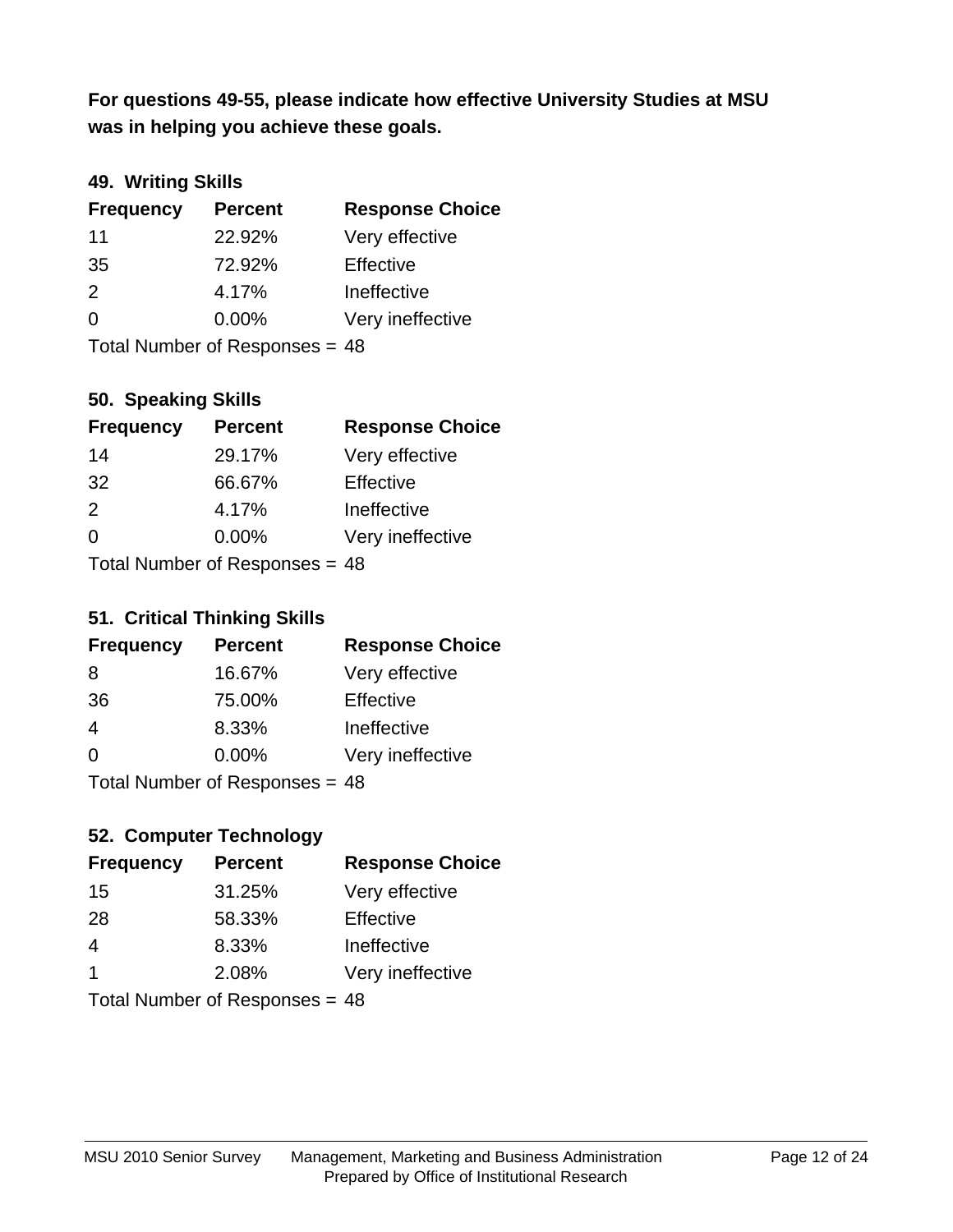## **53. General Knowledge in the liberal arts and sciences**

| <b>Frequency</b> | <b>Percent</b> | <b>Response Choice</b> |
|------------------|----------------|------------------------|
| 9                | 18.75%         | Very effective         |
| 33               | 68.75%         | Effective              |
| 4                | 8.33%          | Ineffective            |
| $\mathcal{P}$    | 4.17%          | Very ineffective       |
|                  |                |                        |

Total Number of Responses = 48

#### **54. International Perspectives**

| <b>Frequency</b> | <b>Percent</b>             | <b>Response Choice</b> |
|------------------|----------------------------|------------------------|
| 10               | 20.83%                     | Very effective         |
| 32               | 66.67%                     | Effective              |
| 5                | 10.42%                     | Ineffective            |
| 1                | 2.08%                      | Very ineffective       |
|                  | Total Number of Desperance |                        |

Total Number of Responses = 48

#### **55. Stimulation of interest in areas outside your chosen field of study**

| <b>Frequency</b> | <b>Percent</b>                 | <b>Response Choice</b> |
|------------------|--------------------------------|------------------------|
| 9                | 18.75%                         | Very effective         |
| 29               | 60.42%                         | Effective              |
| 9                | 18.75%                         | Ineffective            |
| -1               | 2.08%                          | Very ineffective       |
|                  | Total Number of Responses = 48 |                        |

## **For questions 56-83, please indicate how satisfactorily the following met your needs**

#### **56. African-American Student Services**

| <b>Frequency</b>               | <b>Percent</b> | <b>Response Choice</b> |
|--------------------------------|----------------|------------------------|
| 47                             | 97.92%         | Did not use            |
| $\mathbf 1$                    | 2.08%          | Very satisfied         |
| 0                              | 0.00%          | Satisfied              |
| 0                              | $0.00\%$       | <b>Dissatisfied</b>    |
| $\Omega$                       | 0.00%          | Very dissatisfied      |
| Total Number of Responses = 48 |                |                        |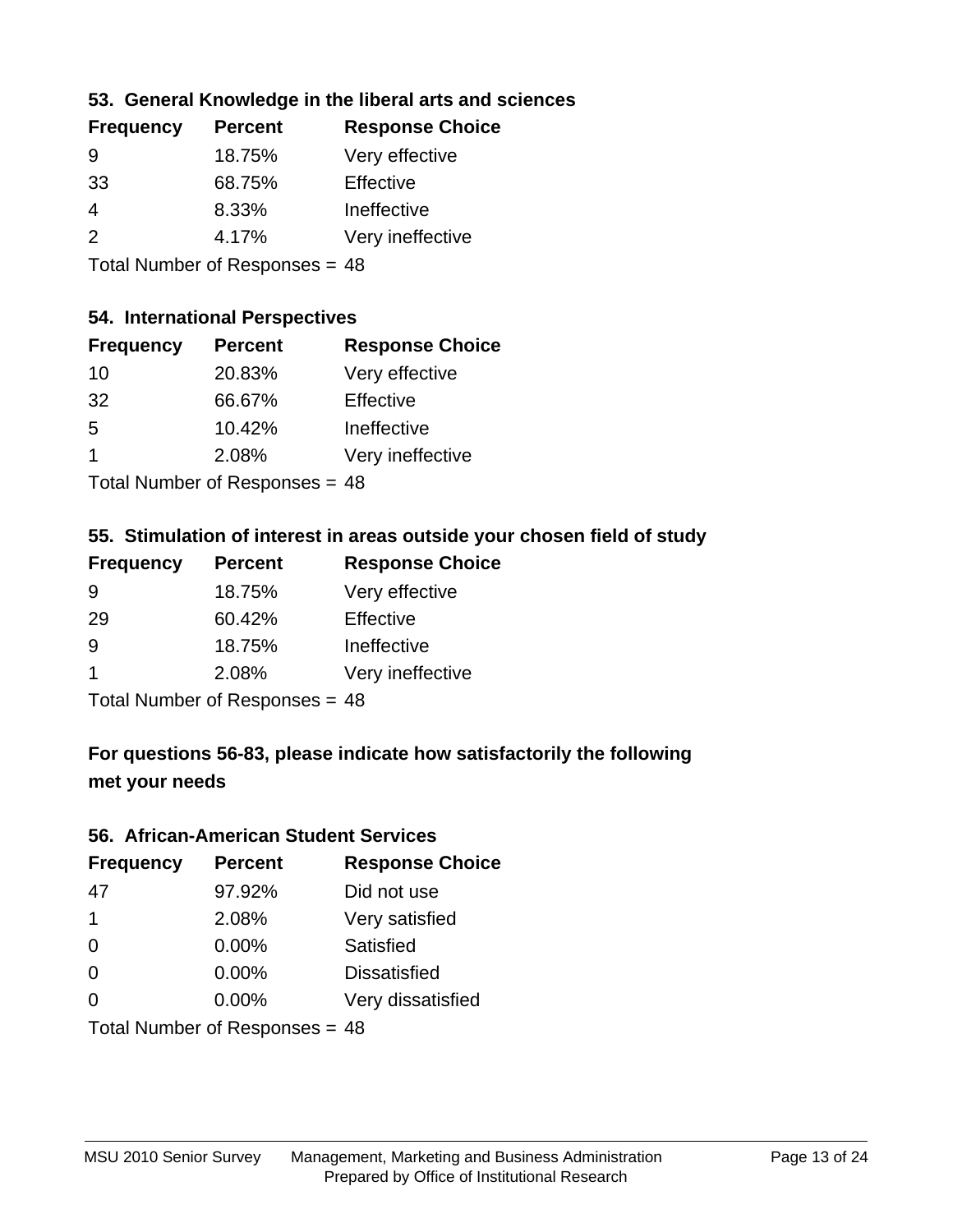#### **57. Career Services Office**

| <b>Frequency</b> | <b>Percent</b> | <b>Response Choice</b> |
|------------------|----------------|------------------------|
| 27               | 56.25%         | Did not use            |
| $\overline{7}$   | 14.58%         | Very satisfied         |
| 11               | 22.92%         | <b>Satisfied</b>       |
| 3                | 6.25%          | <b>Dissatisfied</b>    |
|                  | $0.00\%$       | Very dissatisfied      |
|                  |                |                        |

Total Number of Responses = 48

## **58. Counseling and Testing Center**

| <b>Frequency</b> | <b>Percent</b>            | <b>Response Choice</b> |
|------------------|---------------------------|------------------------|
| 41               | 85.42%                    | Did not use            |
| 6                | 12.50%                    | Very satisfied         |
| 1                | 2.08%                     | <b>Satisfied</b>       |
| 0                | 0.00%                     | <b>Dissatisfied</b>    |
| 0                | 0.00%                     | Very dissatisfied      |
|                  | Total Number of Desponses |                        |

Total Number of Responses = 48

#### **59. Cultural programming and activities**

| <b>Frequency</b> | <b>Percent</b>                 | <b>Response Choice</b> |
|------------------|--------------------------------|------------------------|
| 40               | 83.33%                         | Did not use            |
| 2                | 4.17%                          | Very satisfied         |
| 5                | 10.42%                         | Satisfied              |
| -1               | 2.08%                          | <b>Dissatisfied</b>    |
| $\Omega$         | $0.00\%$                       | Very dissatisfied      |
|                  | Total Number of Responses = 48 |                        |

#### **60. E-study courses**

| <b>Frequency</b> | <b>Percent</b>                 | <b>Response Choice</b> |
|------------------|--------------------------------|------------------------|
| 17               | 35.42%                         | Did not use            |
| 20               | 41.67%                         | Very satisfied         |
| 11               | 22.92%                         | Satisfied              |
| 0                | $0.00\%$                       | <b>Dissatisfied</b>    |
| $\Omega$         | 0.00%                          | Very dissatisfied      |
|                  | Total Number of Responses = 48 |                        |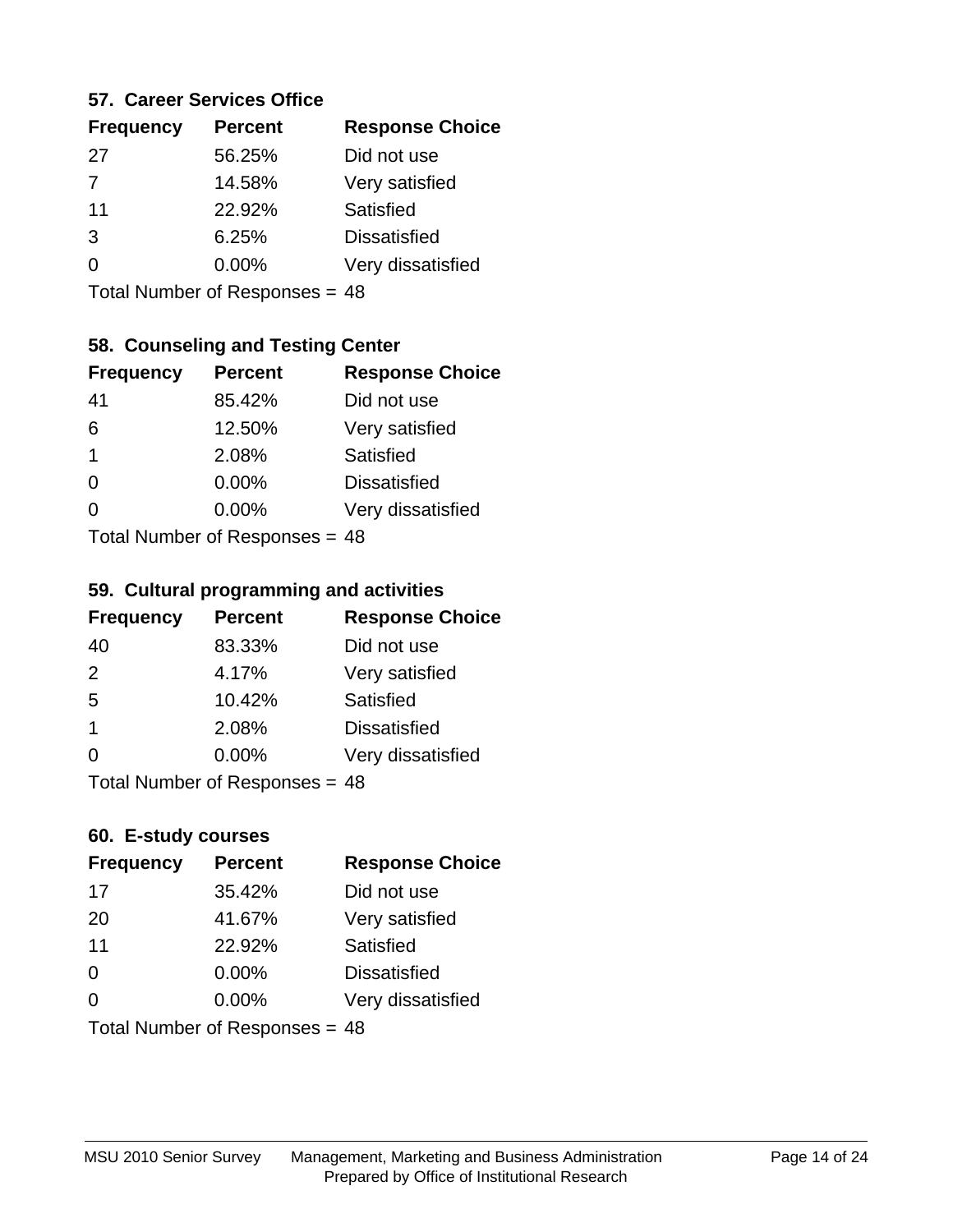#### **61. Food Services**

| <b>Percent</b> | <b>Response Choice</b> |
|----------------|------------------------|
| 31.25%         | Did not use            |
| 16.67%         | Very satisfied         |
| 37.50%         | Satisfied              |
| 10.42%         | <b>Dissatisfied</b>    |
| 4.17%          | Very dissatisfied      |
|                |                        |

Total Number of Responses = 48

## **62. Greek life and activities**

| <b>Frequency</b>               | <b>Percent</b> | <b>Response Choice</b> |
|--------------------------------|----------------|------------------------|
| 37                             | 77.08%         | Did not use            |
| $\overline{7}$                 | 14.58%         | Very satisfied         |
| $\overline{4}$                 | 8.33%          | <b>Satisfied</b>       |
| $\Omega$                       | 0.00%          | <b>Dissatisfied</b>    |
| 0                              | $0.00\%$       | Very dissatisfied      |
| Total Number of Responses = 48 |                |                        |

**63. Health Services**

| <b>Frequency</b> | <b>Percent</b>             | <b>Response Choice</b> |
|------------------|----------------------------|------------------------|
| 24               | 50.00%                     | Did not use            |
| 10               | 20.83%                     | Very satisfied         |
| 11               | 22.92%                     | <b>Satisfied</b>       |
| 3                | 6.25%                      | <b>Dissatisfied</b>    |
| $\Omega$         | 0.00%                      | Very dissatisfied      |
|                  | Total Number of Deepersoon |                        |

Total Number of Responses = 48

## **64. Honor Societies/Departmental Clubs/Special Interest Organizations**

| <b>Frequency</b>               | <b>Percent</b> | <b>Response Choice</b> |
|--------------------------------|----------------|------------------------|
| 29                             | 60.42%         | Did not use            |
| 8                              | 16.67%         | Very satisfied         |
| 11                             | 22.92%         | Satisfied              |
| $\Omega$                       | 0.00%          | <b>Dissatisfied</b>    |
| $\Omega$                       | 0.00%          | Very dissatisfied      |
| Total Number of Responses = 48 |                |                        |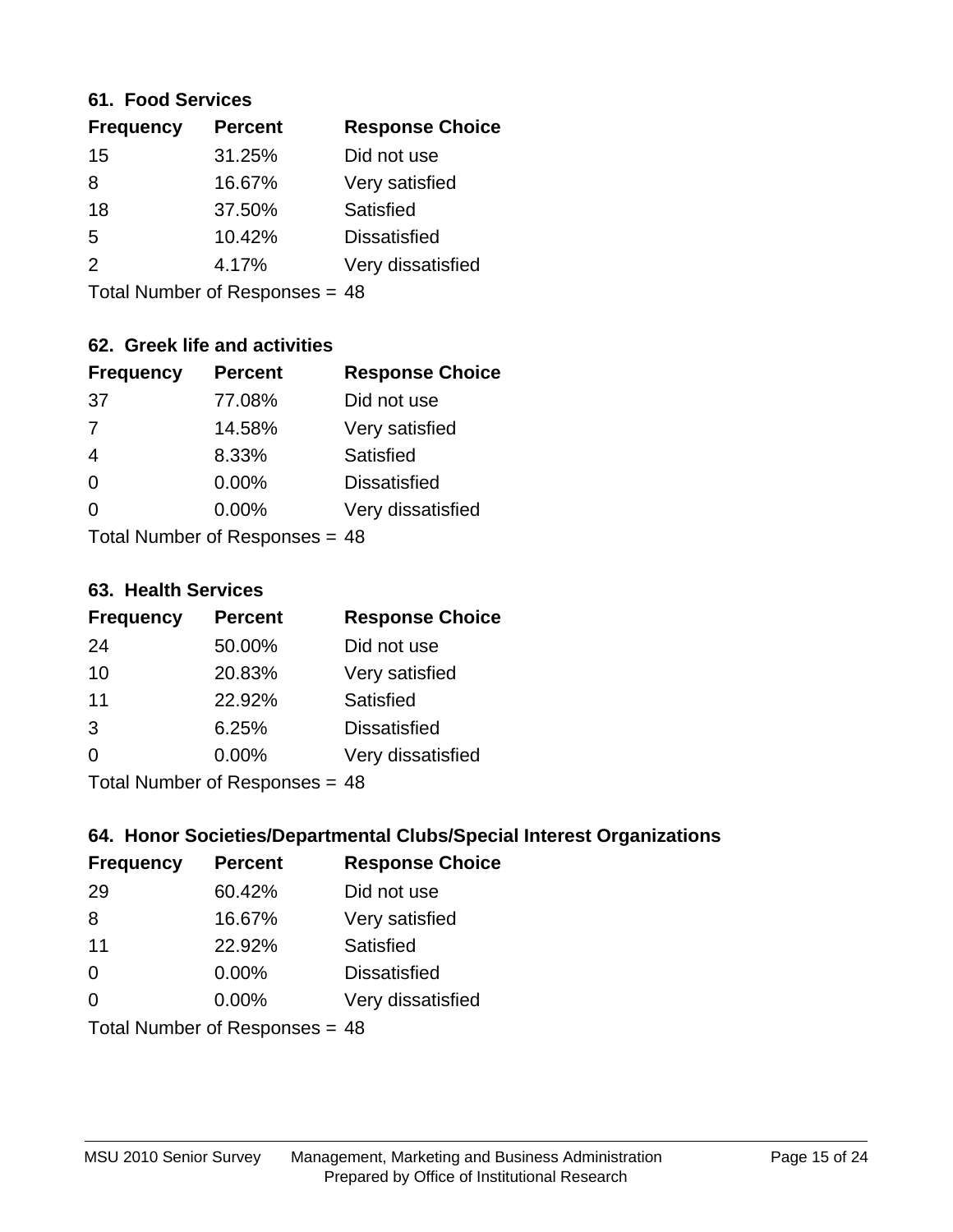#### **65. International Programs and activities**

| <b>Percent</b> | <b>Response Choice</b> |
|----------------|------------------------|
| 85.42%         | Did not use            |
| 6.25%          | Very satisfied         |
| 6.25%          | Satisfied              |
| 2.08%          | <b>Dissatisfied</b>    |
| $0.00\%$       | Very dissatisfied      |
|                |                        |

Total Number of Responses = 48

## **66. International student support services**

| <b>Frequency</b>           | <b>Percent</b> | <b>Response Choice</b> |
|----------------------------|----------------|------------------------|
| 44                         | 91.67%         | Did not use            |
| 3                          | 6.25%          | Very satisfied         |
| $\Omega$                   | 0.00%          | <b>Satisfied</b>       |
| $\overline{1}$             | 2.08%          | <b>Dissatisfied</b>    |
| ∩                          | 0.00%          | Very dissatisfied      |
| Total Number of Deepersoon |                |                        |

Total Number of Responses = 48

#### **67. Intramural Sports and Recreation**

| <b>Frequency</b> | <b>Percent</b>            | <b>Response Choice</b> |
|------------------|---------------------------|------------------------|
| 31               | 64.58%                    | Did not use            |
| 11               | 22.92%                    | Very satisfied         |
| 6                | 12.50%                    | Satisfied              |
| $\Omega$         | $0.00\%$                  | <b>Dissatisfied</b>    |
| $\Omega$         | $0.00\%$                  | Very dissatisfied      |
|                  | Total Number of DoEROR 0. |                        |

I otal Number of Responses = 48

## **68. Lowry Center/Community College**

| <b>Frequency</b>               | <b>Percent</b> | <b>Response Choice</b> |
|--------------------------------|----------------|------------------------|
| 42                             | 87.50%         | Did not use            |
| $\overline{4}$                 | 8.33%          | Very satisfied         |
| $\overline{1}$                 | 2.08%          | Satisfied              |
| $\Omega$                       | 0.00%          | <b>Dissatisfied</b>    |
|                                | 2.08%          | Very dissatisfied      |
| Total Number of Responses = 48 |                |                        |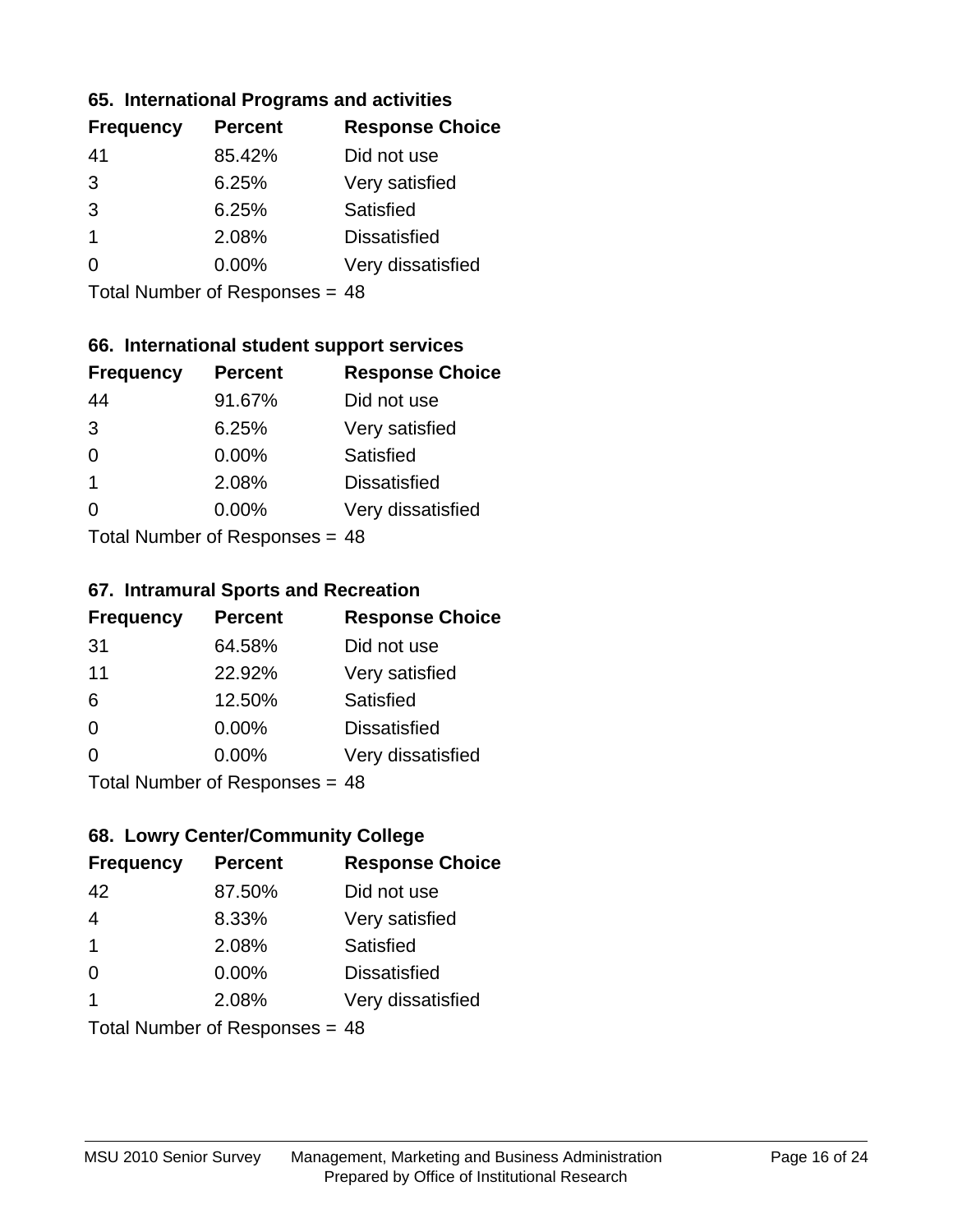## **69. Library**

| <b>Frequency</b> | <b>Percent</b> | <b>Response Choice</b> |
|------------------|----------------|------------------------|
| 7                | 14.58%         | Did not use            |
| 29               | 60.42%         | Very satisfied         |
| 11               | 22.92%         | <b>Satisfied</b>       |
| 1                | 2.08%          | <b>Dissatisfied</b>    |
| 0                | 0.00%          | Very dissatisfied      |
|                  |                |                        |

Total Number of Responses = 48

## **70. MAP Report**

| <b>Frequency</b>               | <b>Percent</b> | <b>Response Choice</b> |
|--------------------------------|----------------|------------------------|
| 1                              | 2.08%          | Did not use            |
| 21                             | 43.75%         | Very satisfied         |
| 16                             | 33.33%         | Satisfied              |
| 10                             | 20.83%         | <b>Dissatisfied</b>    |
| 0                              | $0.00\%$       | Very dissatisfied      |
| Total Number of Responses = 48 |                |                        |

#### **71. MSU Web site**

| <b>Frequency</b>                 | <b>Percent</b> | <b>Response Choice</b> |
|----------------------------------|----------------|------------------------|
| 1                                | 2.08%          | Did not use            |
| 30                               | 62.50%         | Very satisfied         |
| 16                               | 33.33%         | Satisfied              |
| 1                                | 2.08%          | <b>Dissatisfied</b>    |
| ∩                                | $0.00\%$       | Very dissatisfied      |
| Total Number of Responses $= 48$ |                |                        |

## **72. NCAA Sports**

| <b>Frequency</b>               | <b>Percent</b> | <b>Response Choice</b> |
|--------------------------------|----------------|------------------------|
| 34                             | 70.83%         | Did not use            |
| 8                              | 16.67%         | Very satisfied         |
| $\overline{4}$                 | 8.33%          | Satisfied              |
| $\mathbf{1}$                   | 2.08%          | <b>Dissatisfied</b>    |
| $\overline{\mathbf{1}}$        | 2.08%          | Very dissatisfied      |
| Total Number of Responses = 48 |                |                        |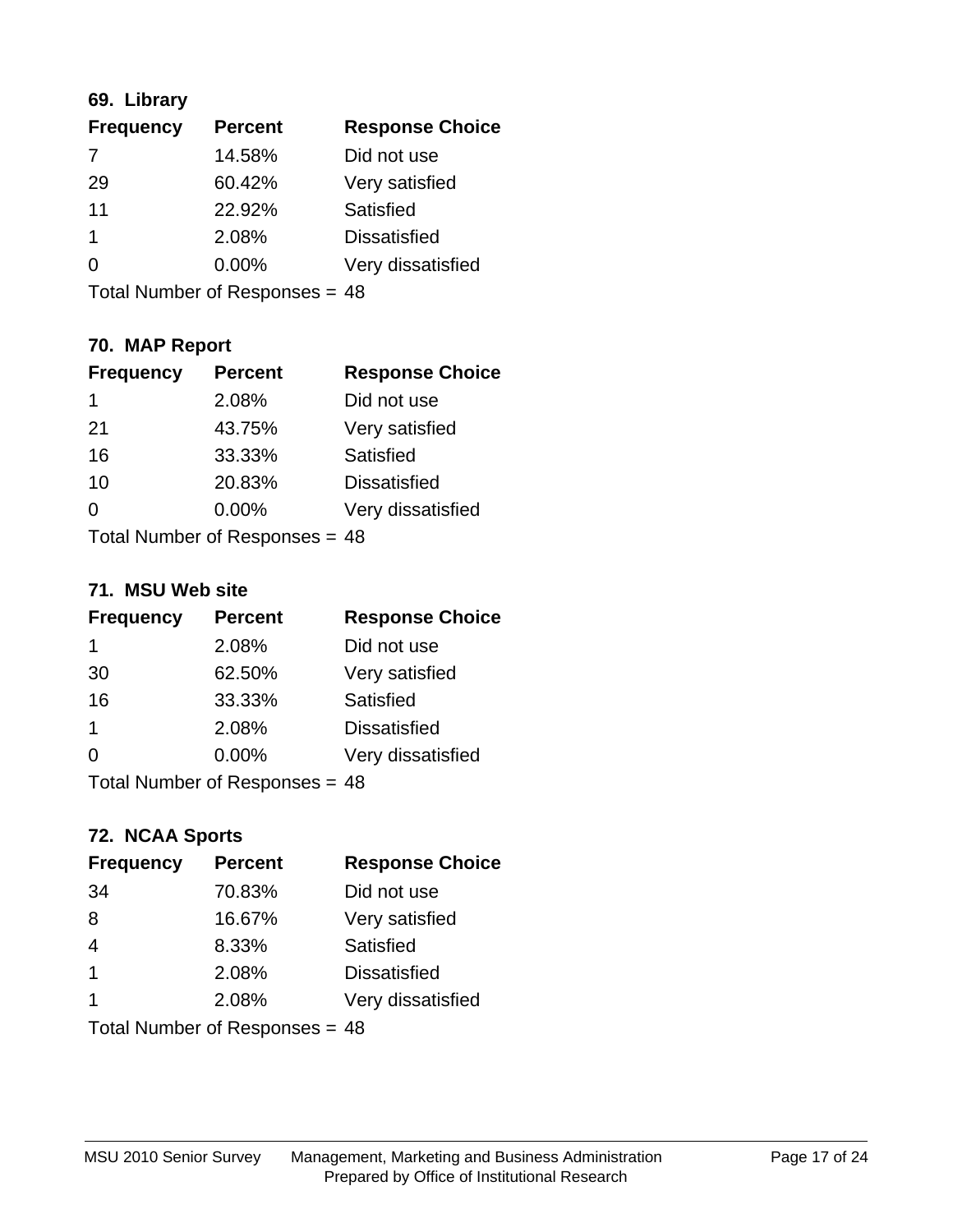#### **73. Online courses that are not e-study**

| <b>Frequency</b> | <b>Percent</b> | <b>Response Choice</b> |
|------------------|----------------|------------------------|
| 32               | 66.67%         | Did not use            |
| 11               | 22.92%         | Very satisfied         |
|                  | 8.33%          | Satisfied              |
| 1                | 2.08%          | <b>Dissatisfied</b>    |
|                  | $0.00\%$       | Very dissatisfied      |
|                  |                |                        |

Total Number of Responses = 48

## **74. Racer Touch Registration**

| <b>Frequency</b> | <b>Percent</b>             | <b>Response Choice</b> |
|------------------|----------------------------|------------------------|
| 0                | $0.00\%$                   | Did not use            |
| 14               | 29.79%                     | Very satisfied         |
| 13               | 27.66%                     | <b>Satisfied</b>       |
| 13               | 27.66%                     | <b>Dissatisfied</b>    |
| $\overline{7}$   | 14.89%                     | Very dissatisfied      |
|                  | Tatal Number of Desperance |                        |

Total Number of Responses = 47

#### **75. Residential College programming and activities**

| <b>Frequency</b> | <b>Percent</b>                 | <b>Response Choice</b> |
|------------------|--------------------------------|------------------------|
| 25               | 52.08%                         | Did not use            |
| 8                | 16.67%                         | Very satisfied         |
| 14               | 29.17%                         | <b>Satisfied</b>       |
| $\Omega$         | $0.00\%$                       | <b>Dissatisfied</b>    |
| 1                | 2.08%                          | Very dissatisfied      |
|                  | $Total Number of Denance = 18$ |                        |

Total Number of Responses = 48

#### **76. Scholarships/grants/student employment**

| <b>Frequency</b> | <b>Percent</b>                 | <b>Response Choice</b> |
|------------------|--------------------------------|------------------------|
| 14               | 29.17%                         | Did not use            |
| 18               | 37.50%                         | Very satisfied         |
| 11               | 22.92%                         | Satisfied              |
| $\overline{4}$   | 8.33%                          | <b>Dissatisfied</b>    |
| $\overline{1}$   | 2.08%                          | Very dissatisfied      |
|                  | Total Number of Responses = 48 |                        |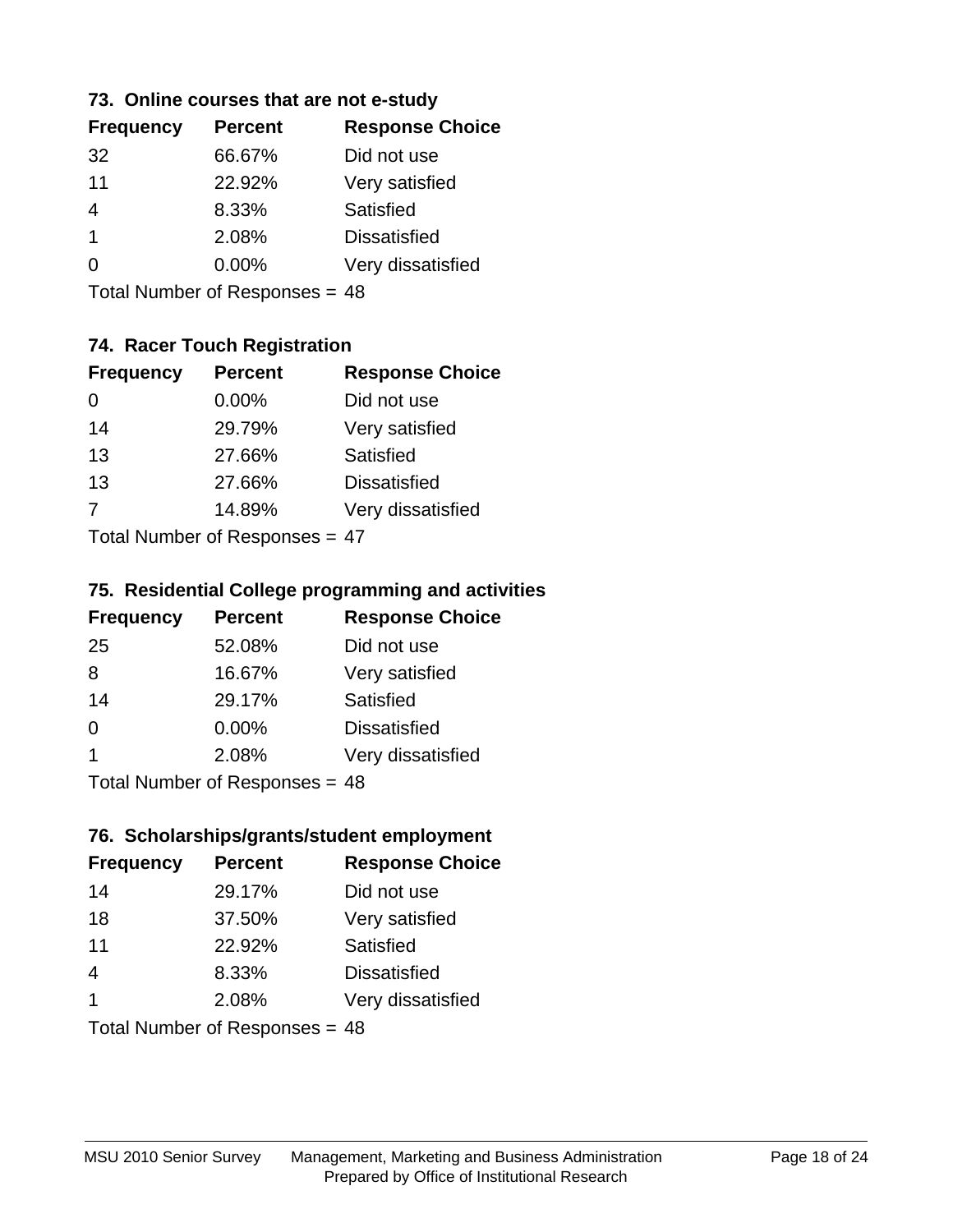#### **77. Security Services**

| <b>Percent</b> | <b>Response Choice</b> |
|----------------|------------------------|
| 68.75%         | Did not use            |
| 12.50%         | Very satisfied         |
| 18.75%         | Satisfied              |
| 0.00%          | <b>Dissatisfied</b>    |
| $0.00\%$       | Very dissatisfied      |
|                |                        |

Total Number of Responses = 48

## **78. Services for non-traditional students**

| <b>Frequency</b> | <b>Percent</b>            | <b>Response Choice</b> |
|------------------|---------------------------|------------------------|
| 39               | 81.25%                    | Did not use            |
| 6                | 12.50%                    | Very satisfied         |
| 3                | 6.25%                     | <b>Satisfied</b>       |
| $\Omega$         | 0.00%                     | <b>Dissatisfied</b>    |
| $\Omega$         | 0.00%                     | Very dissatisfied      |
|                  | Total Number of Desponses |                        |

Total Number of Responses = 48

## **79. Student Support Services (Trio)**

| <b>Frequency</b> | <b>Percent</b>            | <b>Response Choice</b> |
|------------------|---------------------------|------------------------|
| 44               | 91.67%                    | Did not use            |
| 4                | 8.33%                     | Very satisfied         |
| $\Omega$         | $0.00\%$                  | Satisfied              |
| $\Omega$         | $0.00\%$                  | <b>Dissatisfied</b>    |
| $\Omega$         | 0.00%                     | Very dissatisfied      |
|                  | Total Number of DoEROR 0. |                        |

Total Number of Responses = 48

## **80. Student PIN System**

| <b>Frequency</b> | <b>Percent</b>                 | <b>Response Choice</b> |
|------------------|--------------------------------|------------------------|
| 1                | 2.08%                          | Did not use            |
| 23               | 47.92%                         | Very satisfied         |
| 24               | 50.00%                         | Satisfied              |
| $\Omega$         | 0.00%                          | <b>Dissatisfied</b>    |
| $\Omega$         | $0.00\%$                       | Very dissatisfied      |
|                  | Total Number of Responses = 48 |                        |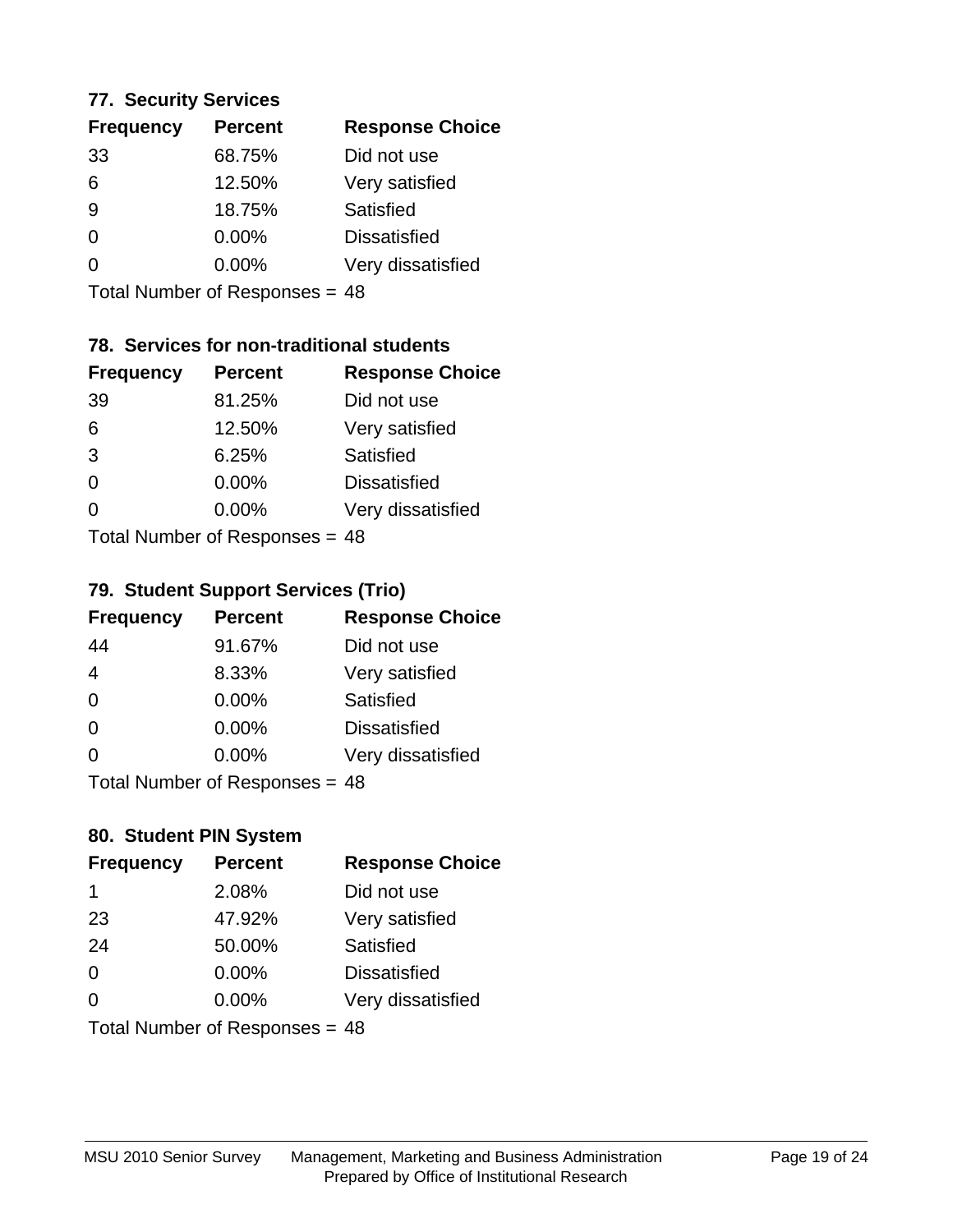## **81. Student Records/Transcript Services**

| <b>Percent</b> | <b>Response Choice</b> |
|----------------|------------------------|
| 20.83%         | Did not use            |
| 29.17%         | Very satisfied         |
| 41.67%         | Satisfied              |
| 8.33%          | <b>Dissatisfied</b>    |
| $0.00\%$       | Very dissatisfied      |
|                |                        |

Total Number of Responses = 48

## **82. Computer and Internet access for study and research needs**

| <b>Frequency</b> | <b>Percent</b>             | <b>Response Choice</b> |
|------------------|----------------------------|------------------------|
| 6                | 12.50%                     | Did not use            |
| 27               | 56.25%                     | Very satisfied         |
| 15               | 31.25%                     | Satisfied              |
| $\Omega$         | 0.00%                      | <b>Dissatisfied</b>    |
| $\Omega$         | $0.00\%$                   | Very dissatisfied      |
|                  | Total Number of Desperance |                        |

Total Number of Responses = 48

#### **83. Women's Center**

| <b>Frequency</b>          | <b>Percent</b> | <b>Response Choice</b> |
|---------------------------|----------------|------------------------|
| 44                        | 91.67%         | Did not use            |
| $\overline{4}$            | 8.33%          | Very satisfied         |
| $\Omega$                  | $0.00\%$       | <b>Satisfied</b>       |
| $\Omega$                  | $0.00\%$       | <b>Dissatisfied</b>    |
| $\Omega$                  | 0.00%          | Very dissatisfied      |
| Total Number of Desponses |                |                        |

Total Number of Responses = 48

## **84. To what extent did you participate in Residential College activities?**

| <b>Frequency</b> | <b>Percent</b>              | <b>Response Choice</b> |
|------------------|-----------------------------|------------------------|
| 27               | 56.25%                      | Did not participate    |
| 8                | 16.67%                      | Frequently             |
| 10               | 20.83%                      | Occasionally           |
| 3                | 6.25%                       | Seldom                 |
|                  | Tatal Massakan af Dagmannar |                        |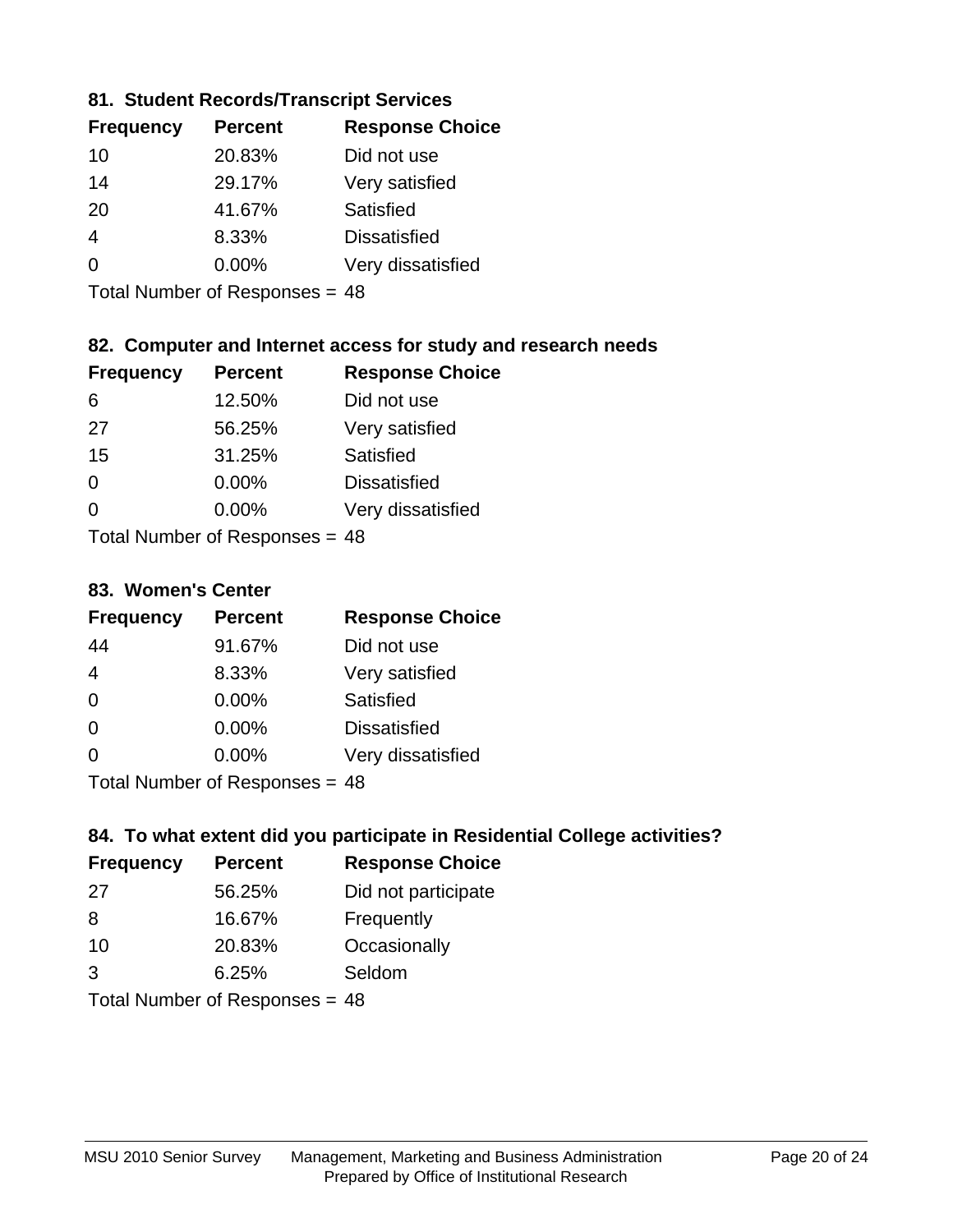| Not familiar with Residential Colleges |
|----------------------------------------|
|                                        |
|                                        |
|                                        |
|                                        |
|                                        |

**85. Which phrase best describes your opinion of Residential Colleges?**

Total Number of Responses = 48

## **Questions 86-95**

**University Graduate." Please indicate how effective your MSU experience was in The University has formulated ten desired "Characteristics of the Murray State enhancing your abilities in each area.**

**86. Engage in mature, independent and creative thought and express that thought effectively in oral and written communication;**

| <b>Frequency</b> | <b>Percent</b> | <b>Response Choice</b> |
|------------------|----------------|------------------------|
| 15               | 31.25%         | Very effective         |
| 32               | 66.67%         | Effective              |
|                  | 2.08%          | Ineffective            |
| $\Omega$         | 0.00%          | Very ineffective       |

Total Number of Responses = 48

**87. Understand and apply the critical and scientific methodologies that** 

**academic disciplines employ to discover knowledge and ascertain its validity;**

| <b>Frequency</b> | <b>Percent</b> | <b>Response Choice</b> |
|------------------|----------------|------------------------|
| 12               | 25.00%         | Very effective         |
| 31               | 64.58%         | Effective              |
| 5                | 10.42%         | Ineffective            |
| $\Omega$         | 0.00%          | Very ineffective       |
|                  |                |                        |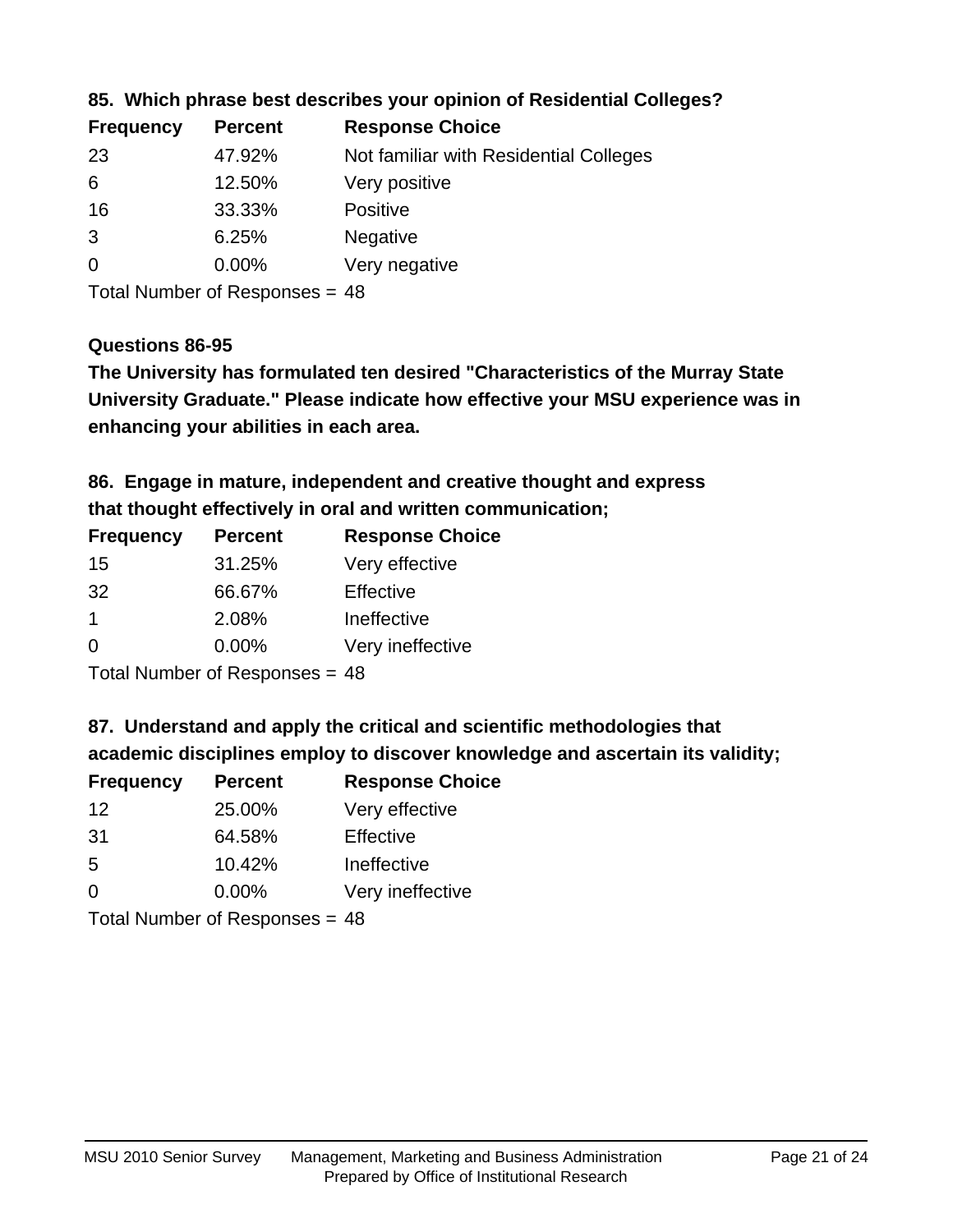# **88. Apply sound standards of information gathering, analysis and**

**evaluation to reach logical decisions;**

| <b>Frequency</b> | <b>Percent</b> | <b>Response Choice</b> |
|------------------|----------------|------------------------|
| 16               | 33.33%         | Very effective         |
| -31              | 64.58%         | Effective              |
| 1                | 2.08%          | Ineffective            |
| $\Omega$         | $0.00\%$       | Very ineffective       |

Total Number of Responses = 48

# **89. Understand the roles and applications of science and technology in the solution of the problems of a changing world;**

| <b>Frequency</b> | <b>Percent</b>                           | <b>Response Choice</b> |
|------------------|------------------------------------------|------------------------|
| 13               | 27.08%                                   | Very effective         |
| 32               | 66.67%                                   | Effective              |
| 3                | 6.25%                                    | Ineffective            |
| $\Omega$         | 0.00%                                    | Very ineffective       |
|                  | $\mathbf{r}$ . The state of $\mathbf{r}$ |                        |

Total Number of Responses = 48

# **90. Demonstrate a critical understanding of the world's historical, literary, philosophical, and artistic traditions;**

| <b>Frequency</b> | <b>Percent</b> | <b>Response Choice</b> |
|------------------|----------------|------------------------|
| 12               | 25.00%         | Very effective         |
| 30               | 62.50%         | Effective              |
| 6                | 12.50%         | Ineffective            |
| ∩                | 0.00%          | Very ineffective       |
|                  |                |                        |

Total Number of Responses = 48

# **91. Understand the dynamics of cultural diversity, of competing economic and political systems, and of complex moral and ethical issues;**

| <b>Frequency</b> | <b>Percent</b>                 | <b>Response Choice</b> |
|------------------|--------------------------------|------------------------|
| 17               | 35.42%                         | Very effective         |
| 30               | 62.50%                         | Effective              |
| $\mathbf 1$      | 2.08%                          | Ineffective            |
| $\Omega$         | 0.00%                          | Very ineffective       |
|                  | Total Number of Responses = 48 |                        |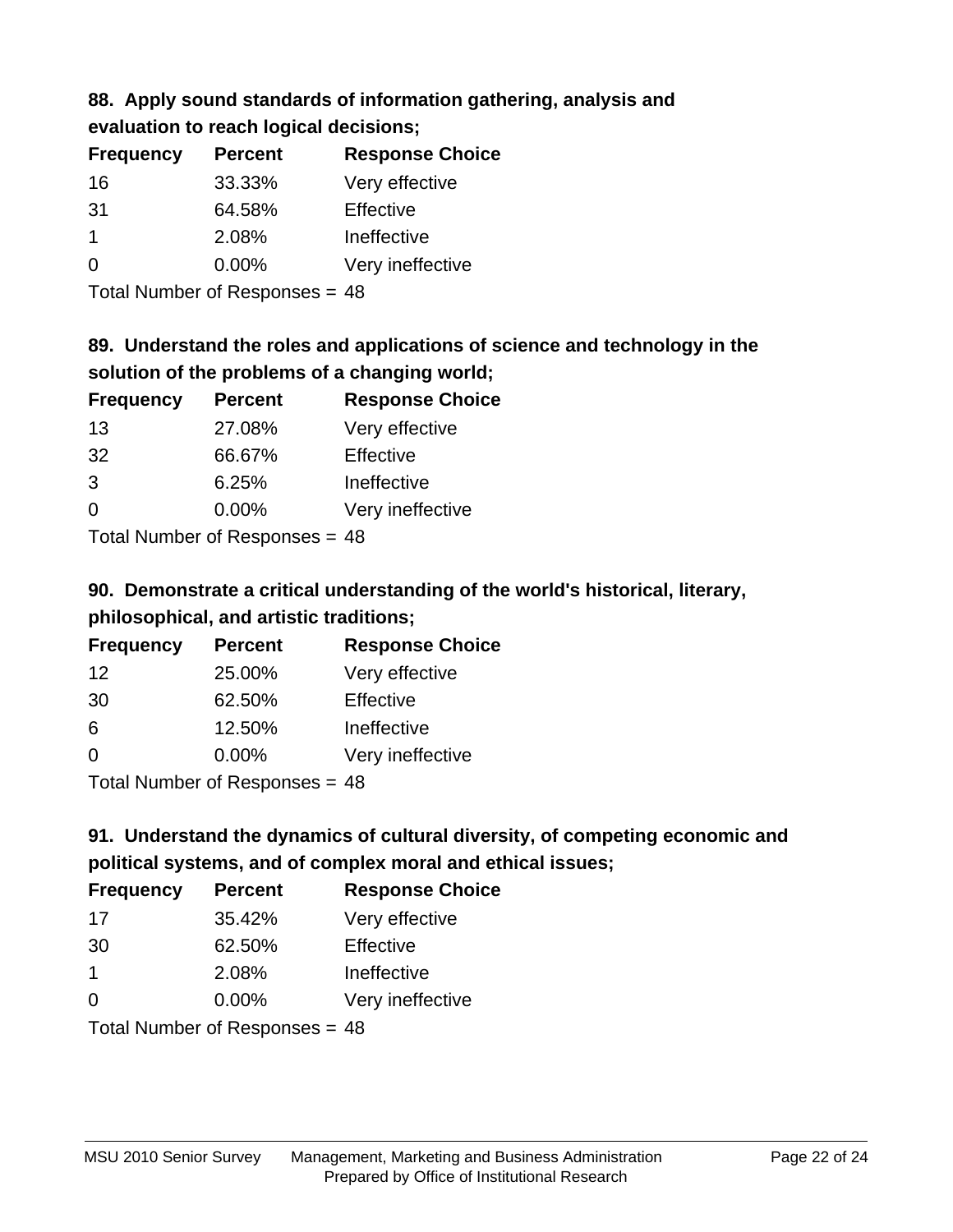## **92. Understand the nature of and engage in ethical behavior and**

**responsible citizenship;**

| <b>Frequency</b> | <b>Percent</b> | <b>Response Choice</b> |
|------------------|----------------|------------------------|
| 21               | 43.75%         | Very effective         |
| 25               | 52.08%         | Effective              |
| $\mathcal{P}$    | 4.17%          | Ineffective            |
| $\Omega$         | $0.00\%$       | Very ineffective       |
|                  |                |                        |

Total Number of Responses = 48

# **93. Understand the importance of the behaviors necessary to maintain a healthy lifestyle;**

| <b>Frequency</b> | <b>Percent</b>                 | <b>Response Choice</b> |
|------------------|--------------------------------|------------------------|
| 11               | 22.92%                         | Very effective         |
| 30               | 62.50%                         | Effective              |
| 7                | 14.58%                         | Ineffective            |
| $\Omega$         | 0.00%                          | Very ineffective       |
|                  | Tatal Manufacture Construction |                        |

Total Number of Responses = 48

## **94. Demonstrate mastery of a chosen field of study; and**

| <b>Frequency</b> | <b>Percent</b> | <b>Response Choice</b> |
|------------------|----------------|------------------------|
| 16               | 33.33%         | Very effective         |
| 29               | 60.42%         | Effective              |
| 3                | 6.25%          | Ineffective            |
| $\Omega$         | 0.00%          | Very ineffective       |
|                  |                |                        |

Total Number of Responses = 48

## **95. Value intellectual pursuit and continuous learning in a changing world.**

| <b>Frequency</b> | <b>Percent</b> | <b>Response Choice</b> |
|------------------|----------------|------------------------|
| 16               | 33.33%         | Very effective         |
| 29               | 60.42%         | Effective              |
| 3                | 6.25%          | Ineffective            |
| ∩                | 0.00%          | Very ineffective       |
|                  |                |                        |